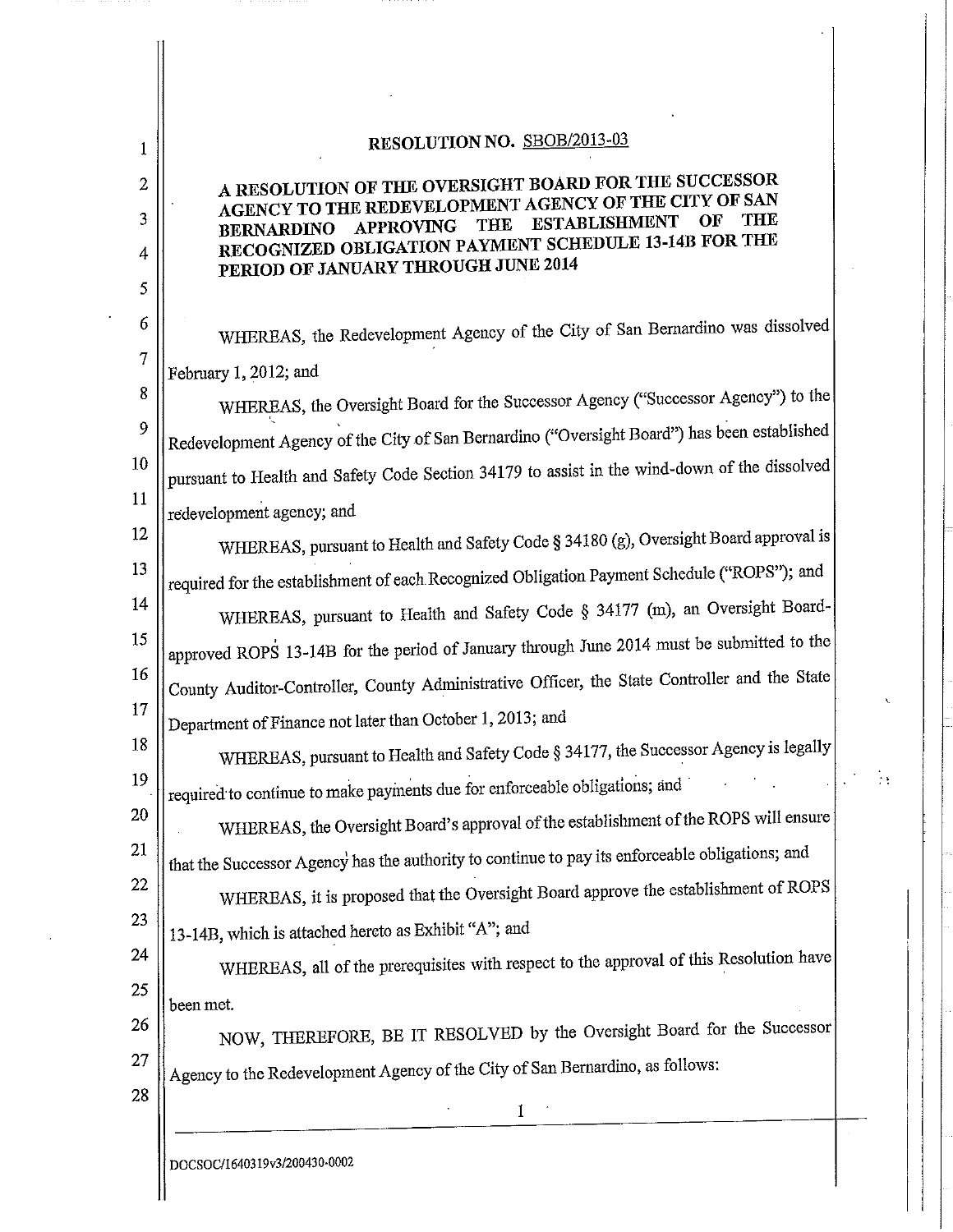The foregoing recitals are true and correct and are a substantive part of this Section 1. 1 Resolution.  $\overline{2}$ 

The establishment of ROPS 13-14B of the Successor Agency to the Section 2. 3 Redevelopment Agency of the City of San Bernardino covering the period of January through June 4 2014, which is attached hereto as Exhibit "A," is approved. 5

The City Manager, or designee, is hereby authorized and directed to: i) post 6 Section 3. ROPS 13-14B on the City's website, ii) transmit ROPS 13-14B to the County Auditor-Controller,  $\overline{\mathcal{I}}$ the County Administrative Officer, the State Controller and the State Department of Finance for 8 their review within the timeframe and in the manner prescribed by the Health and Safety Code; 9 and iii) make ministerial revisions to ROPS 13-14B, which may include, but are not limited to 10 restating the information included within ROPS 13-14B in any format that may be requested by 11 the State Department of Finance, take such other actions and execute such other documents as are 12 necessary to effectuate the intent of this Resolution, and to implement ROPS 13-14B on behalf of 13 the Successor Agency, including authorizing and causing such payments. 14

This Resolution shall take effect upon the date of its adoption. 15 Section 4. 16 17 18 19 20 21 22 23 24 25 26 27 28  $\overline{2}$ DOCSOC/1640319v3/200430-0002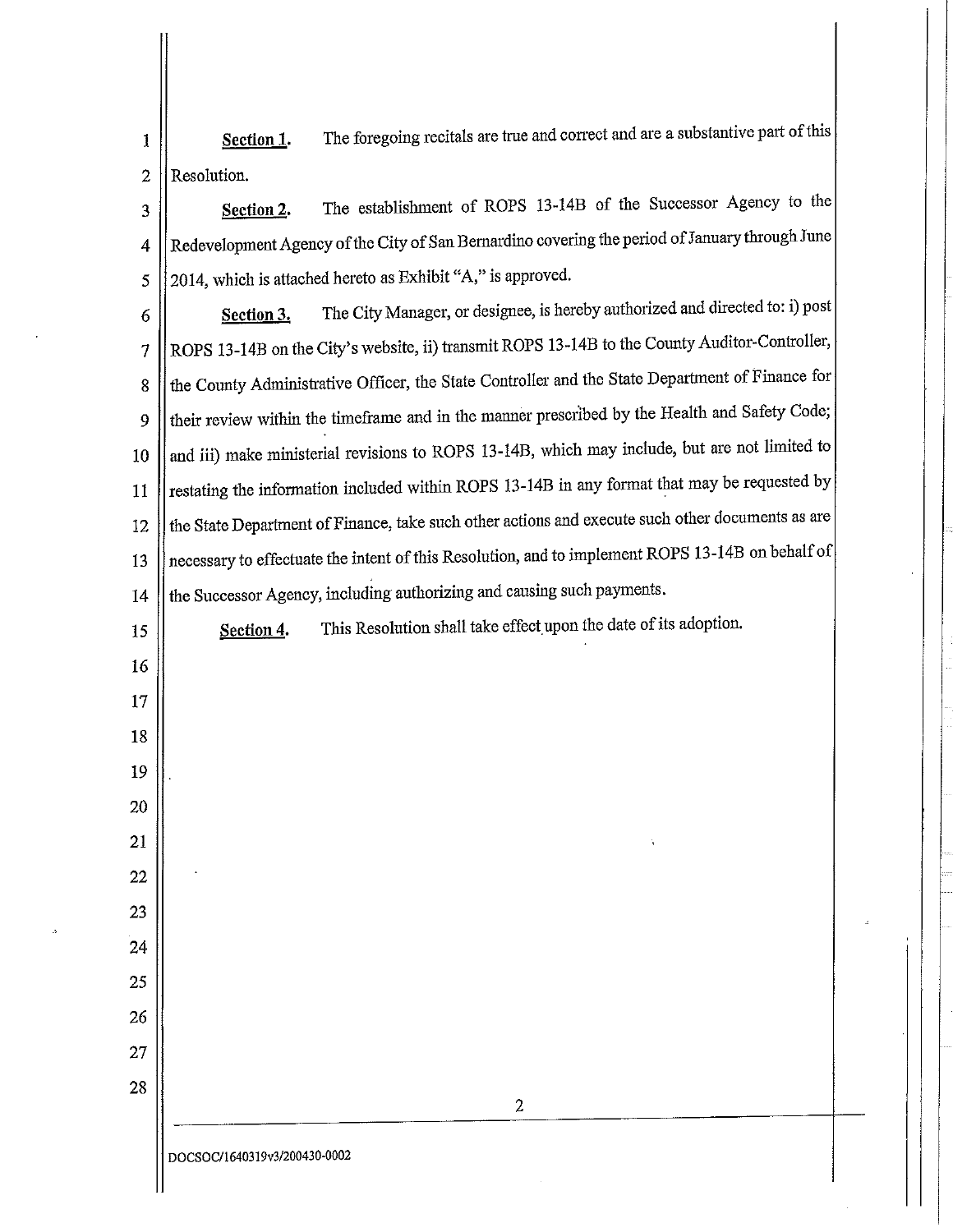| A RESOLUTION OF THE OVERSIGHT BOARD FOR THE SUCCESSOR<br>AGENCY TO THE REDEVELOPMENT AGENCY OF THE CITY OF SAN<br>BERNARDINO APPROVING<br>RECOGNIZED OBLIGATION PAYMENT SCHEDULE 13-14B FOR THE<br>PERIOD OF JANUARY THROUGH JUNE 2014 | <b>THE</b> |                                                      | <b>ESTABLISHMENT</b>                  | THE<br>OF |
|----------------------------------------------------------------------------------------------------------------------------------------------------------------------------------------------------------------------------------------|------------|------------------------------------------------------|---------------------------------------|-----------|
| PASSED, APPROVED AND ADOPTED THIS _____ day of __________, 2013, by the                                                                                                                                                                |            |                                                      |                                       |           |
| following vote:                                                                                                                                                                                                                        |            |                                                      |                                       |           |
| <b>Board Members</b>                                                                                                                                                                                                                   | Ayes       | Nays                                                 | Abstain                               | Absent    |
| <b>HEADRICK</b>                                                                                                                                                                                                                        |            |                                                      |                                       |           |
| <b>HILL</b>                                                                                                                                                                                                                            |            |                                                      |                                       |           |
| <b>LONGVILLE</b>                                                                                                                                                                                                                       |            |                                                      |                                       |           |
| MACIAS-HARRISON                                                                                                                                                                                                                        |            |                                                      |                                       |           |
| <b>MORRIS</b>                                                                                                                                                                                                                          |            |                                                      |                                       |           |
| O'TOOLE                                                                                                                                                                                                                                |            |                                                      |                                       |           |
| <b>SMITH</b>                                                                                                                                                                                                                           |            |                                                      |                                       |           |
|                                                                                                                                                                                                                                        |            | Secretary                                            |                                       |           |
|                                                                                                                                                                                                                                        |            |                                                      |                                       |           |
| The foregoing Resolution is hereby approved this 20 <sup>th</sup> day of <b>Softend</b> , 2013.                                                                                                                                        |            |                                                      |                                       |           |
|                                                                                                                                                                                                                                        |            |                                                      |                                       |           |
|                                                                                                                                                                                                                                        |            | James P. Morris, Chairman<br>Oversight Board for the |                                       |           |
|                                                                                                                                                                                                                                        |            |                                                      | Successor Agency'to the Redevelopment |           |
|                                                                                                                                                                                                                                        |            |                                                      | Agency of the City of San Bernardino  |           |
|                                                                                                                                                                                                                                        |            |                                                      |                                       |           |
|                                                                                                                                                                                                                                        |            |                                                      |                                       |           |
|                                                                                                                                                                                                                                        |            |                                                      |                                       |           |
|                                                                                                                                                                                                                                        |            |                                                      |                                       |           |
|                                                                                                                                                                                                                                        |            | 3                                                    |                                       |           |

 $\frac{1}{2}$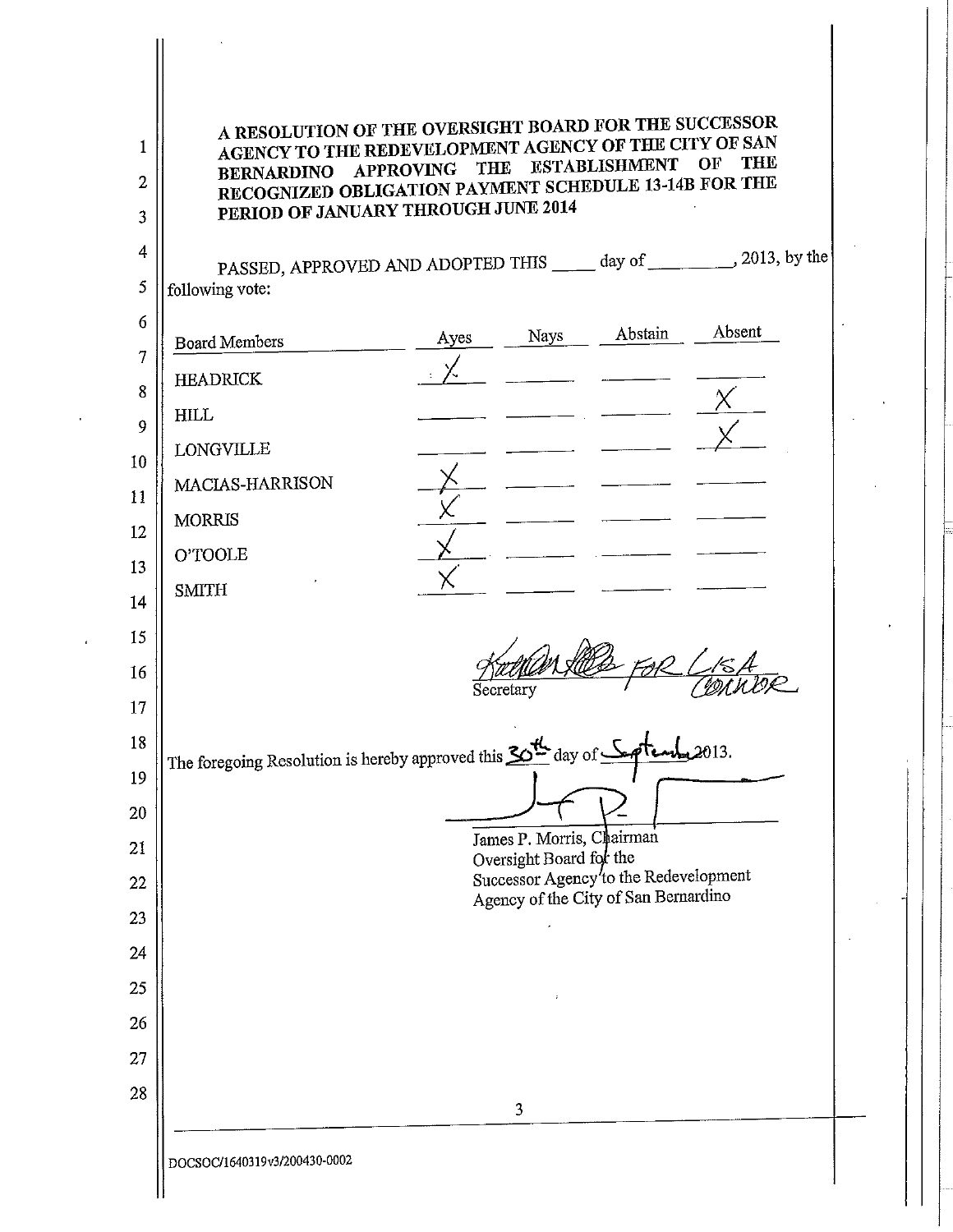# **Exhibit A**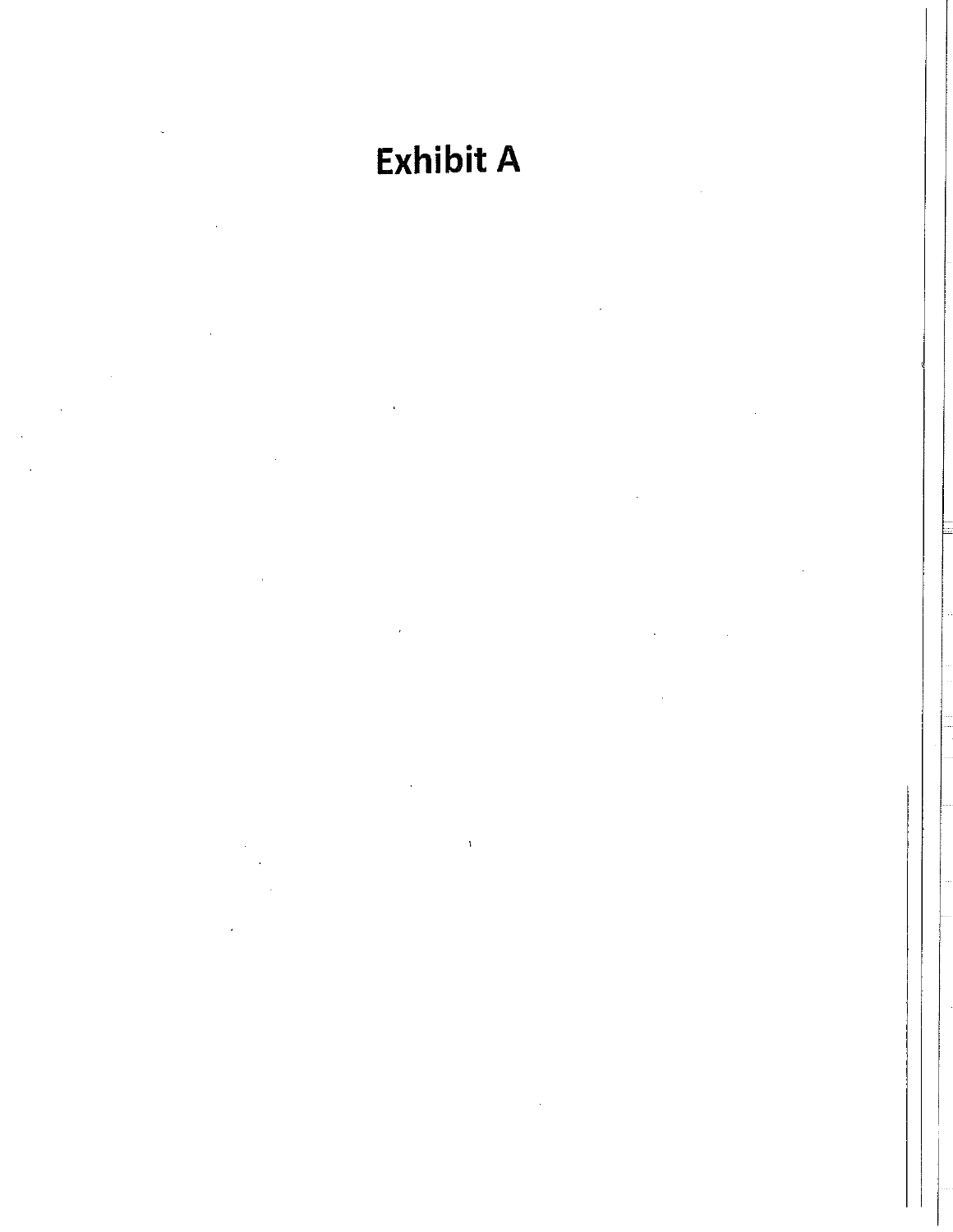| <b>Name of Successor Agency:</b> | San Bernardino City |
|----------------------------------|---------------------|
| <b>Name of County:</b>           | San Bernardino      |

#### **Recognized Obligation Payment Schedule (ROPS 13-14B) - Summary**

Filed for the January 1, 2014 through June 30, 2014 Period

|   | <b>Current Period Requested Funding for Outstanding Debt or Obligation</b>                                                                                                                  |                    | <b>Six-Month Total</b> |
|---|---------------------------------------------------------------------------------------------------------------------------------------------------------------------------------------------|--------------------|------------------------|
| A | Enforceable Obligations Funded with Non-Redevelopment Property Tax Trust Fund (RPTTF) Funding<br>Sources (B+C+D):                                                                           |                    | 2,261,000<br><b>S</b>  |
| B | <b>Bond Proceeds Funding (ROPS Detail)</b>                                                                                                                                                  |                    |                        |
| C | Reserve Balance Funding (ROPS Detail)                                                                                                                                                       |                    |                        |
| D | Other Funding (ROPS Detail)                                                                                                                                                                 |                    | 2,261,000              |
| Е | Enforceable Obligations Funded with RPTTF Funding (F+G):                                                                                                                                    |                    | 19,672,898             |
| F | Non-Administrative Costs (ROPS Detail)                                                                                                                                                      |                    | 19,099,901             |
| G | Administrative Costs (ROPS Detail)                                                                                                                                                          |                    | 572,997                |
| н | <b>Current Period Enforceable Obligations (A+E):</b>                                                                                                                                        |                    | 21,933,898             |
|   | Successor Agency Self-Reported Prior Period Adjustment to Current Period RPTTF Requested Funding                                                                                            |                    |                        |
|   | Enforceable Obligations funded with RPTTF (E):                                                                                                                                              |                    | 19,672,898             |
| J | Less Prior Period Adjustment (Report of Prior Period Adjustments Column U)                                                                                                                  |                    |                        |
| Κ | Adjusted Current Period RPTTF Requested Funding (I-J)                                                                                                                                       |                    | S.<br>19,672,898       |
|   | County Auditor Controller Reported Prior Period Adjustment to Current Period RPTTF Requested Funding                                                                                        |                    |                        |
| L | Enforceable Obligations funded with RPTTF (E):                                                                                                                                              |                    | 19,672,898             |
| M | Less Prior Period Adjustment (Report of Prior Period Adjustments Column AB)                                                                                                                 |                    |                        |
| N | Adjusted Current Period RPTTF Requested Funding (L-M)                                                                                                                                       |                    | 19,672,898             |
|   | Certification of Oversight Board Chairman:                                                                                                                                                  |                    |                        |
|   | Pursuant to Section 34177(m) of the Health and Safety code, I hereby<br>certify that the above is a true and accurate Recognized Obligation<br>Payment Schedule for the above named agency. | Name<br>$\sqrt{s}$ | <b>Title</b>           |

Signature Date **Date**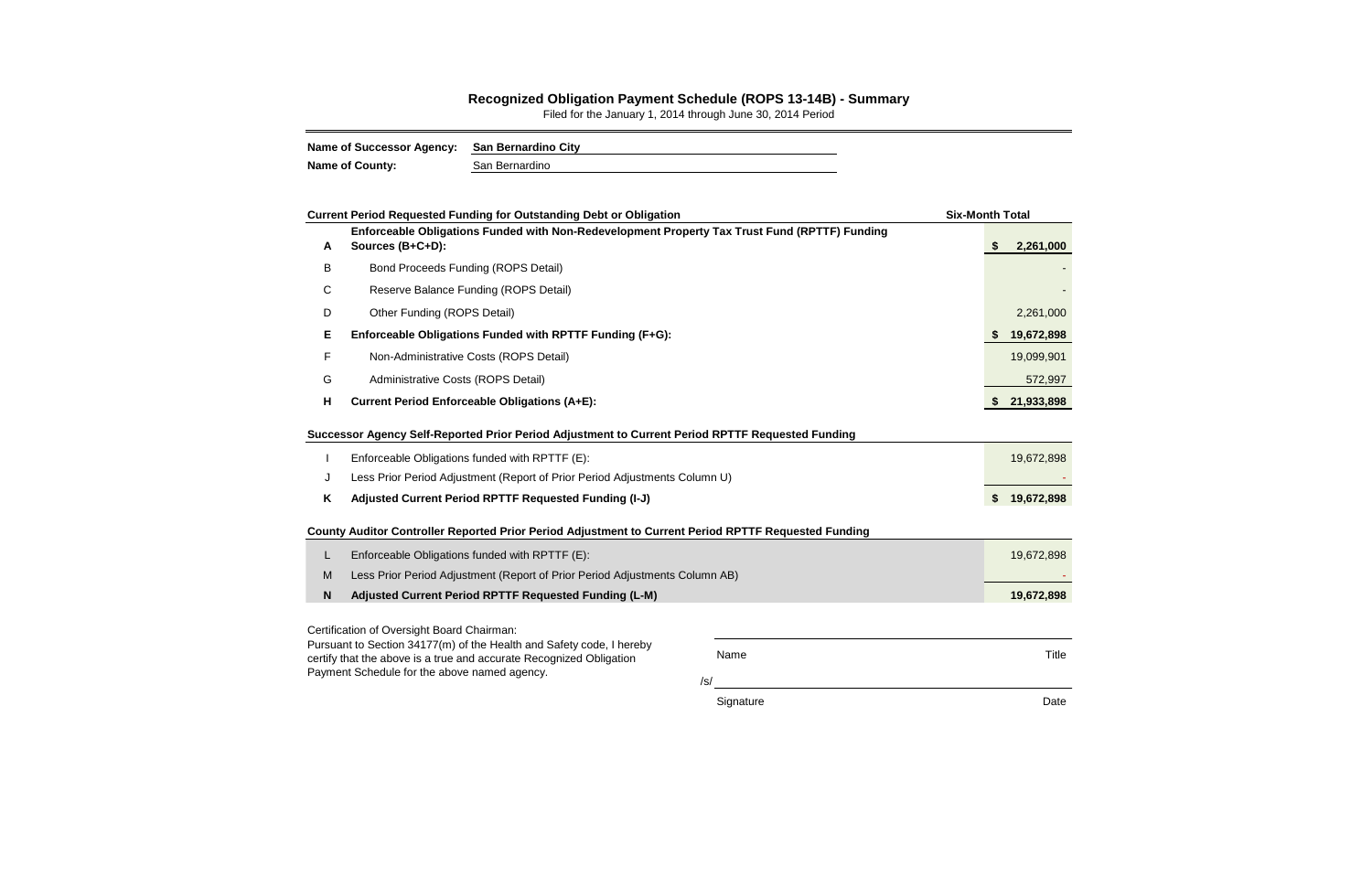|   | Pursuant to Health and Safety Code section 34177(I), Redevelopment Property Tax Trust Fund (RPTTF) may be listed as a source of payment on the ROPS, but only to the extent no other funding source is available or when payme<br>enforceable obligation. |                                      |                                    |                                                            |                                            |                     |            |                |                          |                 |
|---|-----------------------------------------------------------------------------------------------------------------------------------------------------------------------------------------------------------------------------------------------------------|--------------------------------------|------------------------------------|------------------------------------------------------------|--------------------------------------------|---------------------|------------|----------------|--------------------------|-----------------|
| A | B                                                                                                                                                                                                                                                         | C                                    | D                                  | Е                                                          |                                            | G                   | H          |                |                          |                 |
|   |                                                                                                                                                                                                                                                           |                                      |                                    |                                                            |                                            | <b>Fund Sources</b> |            |                |                          |                 |
|   |                                                                                                                                                                                                                                                           |                                      | <b>Bond Proceeds</b>               | <b>Reserve Balance</b>                                     |                                            | Other               |            | <b>RPTTF</b>   |                          |                 |
|   |                                                                                                                                                                                                                                                           | <b>Bonds Issued</b><br>on or before  | <b>Bonds Issued</b><br>on or after | Review balances<br>retained for<br>approved<br>enforceable | <b>RPTTF</b> balances<br>retained for bond | Rent,<br>Grants,    |            |                |                          |                 |
|   | <b>Fund Balance Information by ROPS Period</b>                                                                                                                                                                                                            | 12/31/10                             | 01/01/11                           | obligations                                                | reserves                                   | Interest, Etc.      | Non-Admin  | Admin          | <b>Total</b>             | <b>Comments</b> |
|   | ROPS III Actuals (01/01/13 - 6/30/13)                                                                                                                                                                                                                     |                                      |                                    |                                                            |                                            |                     |            |                |                          |                 |
|   | Beginning Available Fund Balance (Actual 01/01/13)<br>Note that for the RPTTF, $1 + 2$ should tie to columns L and Q in the<br>Report of Prior Period Adjustments (PPAs)                                                                                  | 8,758,000                            |                                    |                                                            |                                            |                     |            |                | 8,758,000                |                 |
|   | Revenue/Income (Actual 06/30/13) Note that the RPTTF amounts<br>should tie to the ROPS III distributions from the County Auditor-<br>2 Controller                                                                                                         |                                      |                                    |                                                            |                                            |                     | 11,866,630 | 382,233        | 12,248,863<br>- \$       |                 |
|   | <b>Expenditures for ROPS III Enforceable Obligations (Actual</b><br>$ 06/30/13 $ Note that for the RPTTF, $3 + 4$ should tie to columns N<br>3 and S in the Report of PPAs                                                                                |                                      |                                    |                                                            |                                            |                     | 11,866,630 | 382,233        | $\frac{1}{2}$ 12,248,863 |                 |
|   | Retention of Available Fund Balance (Actual 06/30/13) Note that<br>the Non-Admin RPTTF amount should only include the retention of<br>4   reserves for debt service approved in ROPS III                                                                  |                                      |                                    |                                                            |                                            |                     |            |                |                          |                 |
|   | ROPS III RPTTF Prior Period Adjustment Note that the net Non-<br>Admin and Admin RPTTF amounts should tie to columns O and T in<br>5 the Report of PPAs.                                                                                                  |                                      |                                    | No entry required                                          |                                            |                     |            |                |                          |                 |
|   | 6 Ending Actual Available Fund Balance $(1 + 2 - 3 - 4 - 5)$                                                                                                                                                                                              | $8,758,000$ \$<br>$\mathbf{\hat{s}}$ |                                    | $\mathbf{s}$                                               |                                            | $\mathbf{s}$        |            | $\hat{\bm{r}}$ | 8,758,000                |                 |
|   | ROPS 13-14A Estimate (07/01/13 - 12/31/13)                                                                                                                                                                                                                |                                      |                                    |                                                            |                                            |                     |            |                |                          |                 |
|   | Beginning Available Fund Balance (Actual 07/01/13) (C, D, E, G,<br>7 $\vert$ and I = 4 + 6, F = H4 + F6, and H = 5 + 6)                                                                                                                                   | $8,758,000$ \$<br>-SS                |                                    | - \$                                                       |                                            | \$                  |            | - \$           | 8,758,000                |                 |
|   | Revenue/Income (Estimate 12/31/13)<br>Note that the RPTTF amounts should tie to the ROPS 13-14A<br>8 distributions from the County Auditor-Controller                                                                                                     |                                      |                                    |                                                            |                                            |                     | 11,675,715 |                | 527,077 \$ 12,202,792    |                 |
|   | Expenditures for 13-14A Enforceable Obligations<br>9 (Estimate 12/31/13)                                                                                                                                                                                  |                                      |                                    |                                                            |                                            |                     | 11,675,715 |                | 527,077 \$ 12,202,792    |                 |
|   | Retention of Available Fund Balance (Estimate 12/31/13)<br>Note that the RPTTF amounts may include the retention of reserves<br>10 for debt service approved in ROPS 13-14A                                                                               |                                      |                                    |                                                            |                                            |                     |            |                |                          |                 |
|   | 11 Ending Estimated Available Fund Balance (7 + 8 - 9 -10)                                                                                                                                                                                                | $8,758,000$ \$<br>$\sqrt{2}$         |                                    | <b>S</b>                                                   | $-1$ \$                                    | $\mathbf{\$}$       | - \$       | <b>S</b>       | 8,758,000<br>$\sqrt{2}$  |                 |

|     |                  | vailable or when payment from property tax revenues is required by an |
|-----|------------------|-----------------------------------------------------------------------|
|     | J                | Κ                                                                     |
|     |                  |                                                                       |
|     |                  |                                                                       |
|     |                  |                                                                       |
|     |                  |                                                                       |
|     | <b>Total</b>     | <b>Comments</b>                                                       |
|     |                  |                                                                       |
|     |                  |                                                                       |
|     | \$<br>8,758,000  |                                                                       |
| 233 | \$<br>12,248,863 |                                                                       |
|     |                  |                                                                       |
| 233 | \$<br>12,248,863 |                                                                       |
|     |                  |                                                                       |
|     | \$               |                                                                       |
|     |                  |                                                                       |
| ۰   | \$               |                                                                       |
|     | \$<br>8,758,000  |                                                                       |

#### **Recognized Obligation Payment Schedule (ROPS) 13-14B - Report of Fund Balances**

(Report Amounts in Whole Dollars)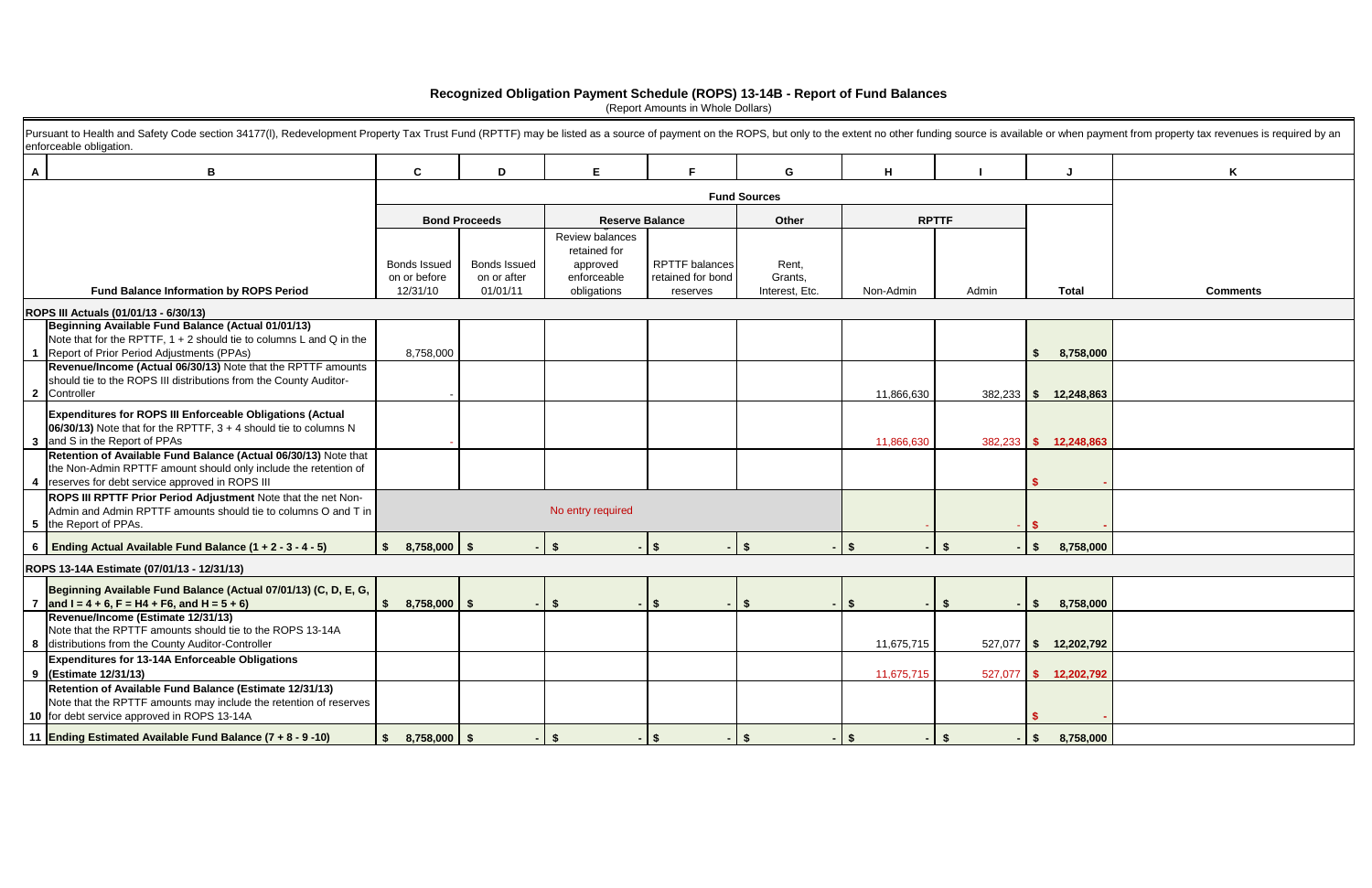|          |                                          |                                                         |                                             |                                               |                                           | necognized Obligation Payment Schedule (NOPS) TS-T4D - NOPS Detail<br>January 1, 2014 through June 30, 2014<br>(Report Amounts in Whole Dollars) |                                |                                                               |         |                                                          |                                                                               |                  |                    |                               |
|----------|------------------------------------------|---------------------------------------------------------|---------------------------------------------|-----------------------------------------------|-------------------------------------------|--------------------------------------------------------------------------------------------------------------------------------------------------|--------------------------------|---------------------------------------------------------------|---------|----------------------------------------------------------|-------------------------------------------------------------------------------|------------------|--------------------|-------------------------------|
| A        | B                                        | C                                                       | D                                           | E                                             | F.                                        | G                                                                                                                                                | H                              |                                                               |         | K                                                        | м<br>N                                                                        | $\mathbf{o}$     |                    | P.                            |
|          |                                          |                                                         |                                             |                                               |                                           |                                                                                                                                                  |                                |                                                               |         | Non-Redevelopment Property Tax Trust Fund<br>(Non-RPTTF) | <b>Funding Source</b>                                                         | <b>RPTTF</b>     |                    |                               |
| Item $#$ | Project Name / Debt Obligation           | <b>Obligation Type</b>                                  | Contract/Agreement<br><b>Execution Date</b> | Contract/Agreement<br><b>Termination Date</b> | Payee                                     | <b>Description/Project Scope</b>                                                                                                                 | Project Area                   | <b>Total Outstanding</b><br>Debt or Obligation<br>275,042,717 | Retired | Bond Proceeds   Reserve Balance<br>- SS                  | Other Funds<br>Non-Admin<br>$2,261,000$ \$<br>19,099,901 \$<br>$\blacksquare$ | Admin<br>572,997 |                    | Six-Month Total<br>21,933,898 |
|          | 1 Intentionally Left Blank               | Miscellaneous                                           | 6/26/2011                                   | 10/1/2013                                     | None                                      | None                                                                                                                                             | None                           |                                                               | Y       |                                                          |                                                                               |                  |                    |                               |
|          | 2 Intentionally Left Blank               | Miscellaneous                                           | 6/26/2011                                   | 10/1/2013                                     | None                                      | None                                                                                                                                             | None                           |                                                               | Y       |                                                          |                                                                               |                  |                    |                               |
|          | 3 1998A TABs                             | Bonds Issued On or 3/2/1998<br>Before 12/31/10          |                                             | 7/1/2020                                      | US Bank                                   | <b>Central City RDA Projects</b>                                                                                                                 | M/CC                           | 10,178,350                                                    | N       |                                                          | 235,463                                                                       |                  | $\mathbf{s}$       | 235,463                       |
|          | 4 1998B TABs                             | Bonds Issued On or 3/2/1998<br>Before 12/31/10          |                                             | 7/1/2020                                      | <b>US Bank</b>                            | Central City RDA Projects                                                                                                                        | M/CC                           | 5,371,675                                                     | N       |                                                          | 125,588                                                                       |                  | $\mathcal{L}$      | 125,588                       |
|          | 5 Intentionally Left Blank               | Miscellaneous                                           | 6/26/2011                                   | 10/1/2013                                     | None                                      | None                                                                                                                                             | None                           |                                                               | Y       |                                                          |                                                                               |                  | -S                 |                               |
|          | 6 2002A TABs                             | Bonds Issued On or 3/4/2002<br>Before 12/31/10          |                                             | 2/1/2031                                      | <b>US Bank</b>                            | Mt Vernon Project Area                                                                                                                           | <b>MTV</b>                     | 5,086,615                                                     | N       |                                                          | 90,375                                                                        |                  | $\mathcal{S}$      | 90,375                        |
|          | 7 2002 TABs                              | Bonds Issued On or 11/19/2001<br>Before 12/31/10        |                                             | 4/1/2026                                      | US Bank                                   | SC, CCN, SEIP, NW, TRI, UP and SV SC, CCN, SEIP, NW, T<br>Projects                                                                               | RI, UP, SV                     | 29,122,510                                                    | N       |                                                          | 1,891,688                                                                     |                  | $\mathfrak{L}$     | 1,891,688                     |
|          | 8 2005A TABs                             | Bonds Issued On or 11/19/2001<br>Before 12/31/10        |                                             | 10/1/2025                                     | <b>US Bank</b>                            | SC, CCN, SEIP, NW, TRI, UP and SV SC, CCN, SEIP, NW, T<br>Projects                                                                               | RI, UP, SV                     | 54,352,431                                                    | N       |                                                          | 1,069,164                                                                     |                  | $\mathcal{S}$      | 1,069,164                     |
|          | 9 2005B TABs                             | Bonds Issued On or 11/19/2001<br>Before 12/31/10        |                                             | 10/1/2025                                     | US Bank                                   | SC, CCN, SEIP, NW, TRI, UP and SV<br>Projects                                                                                                    | SC,CCN,SEIP,NW,T<br>RI, UP, SV | 20,272,592                                                    | N       |                                                          | 399,880                                                                       |                  | $\mathbf{S}$       | 399,880                       |
|          | 10 2010A RECOVERY ZONE                   | Bonds Issued On or 12/6/2010<br>Before 12/31/10         |                                             | 4/1/2030                                      | <b>US Bank</b>                            | Recovery Zone Projects                                                                                                                           | CCN, M/CC, NW                  | 12,174,838                                                    | N       |                                                          | 454,100                                                                       |                  |                    | 454,100                       |
|          | 11 2010B TABs                            | Bonds Issued On or 12/6/2010<br>Before 12/31/10         |                                             | 4/1/2028                                      | <b>US Bank</b>                            | Northwest Project Area                                                                                                                           | <b>NW</b>                      | 4,685,960                                                     | N       |                                                          | 246,450                                                                       |                  | $\mathcal{L}$      | 246,450                       |
|          | 12 1995H Highland Lutheran SR<br>Housing | Revenue Bonds<br><b>Issued On or Before</b><br>12/31/10 | 6/19/1995                                   | 7/1/2025                                      | <b>US Bank</b>                            | <b>Sr Housing Complex</b>                                                                                                                        | <b>IVDA</b>                    | 1,815,369                                                     | N       |                                                          | 44,225                                                                        |                  | $\mathbf{\hat{f}}$ | 44,225                        |
|          | 13 1995R Casa Ramona Sr Housing          | Revenue Bonds<br>Issued On or Before<br>12/31/10        | 6/19/1995                                   | 7/1/2025                                      | <b>US Bank</b>                            | Ramona Sr Housing Complex                                                                                                                        | <b>MTV</b>                     | 1,618,382                                                     | N       |                                                          | 40,360                                                                        |                  | $\mathfrak{L}$     | 40,360                        |
|          | 14 CMB-Export \$15,000,000 Notes         | Third-Party Loans                                       | 10/5/2009                                   | 9/1/2015                                      | <b>CMB Export Infrastructure</b><br>Group | Various construction projects per<br>agreement                                                                                                   | SC, UP, CCN, CCS,<br>SEIP, TRI | 17,481,250                                                    | N       |                                                          | 393,750                                                                       |                  | $\mathbf{S}$       | 393,750                       |
|          | 15 CMB-Export \$10,000,000 Notes         | Third-Party Loans                                       | 3/3/2011                                    | 12/1/2017                                     | <b>CMB</b> Export Infrastructure<br>Group | Various construction projects per<br>agreement                                                                                                   | CCE,CCS,CCN,<br>M/CC           | 12,100,900                                                    | N       |                                                          | 262,500                                                                       |                  | $\mathbf{\hat{f}}$ | 262,500                       |
|          | 16 CMB-Export \$8,000,000 Notes          | Third-Party Loans                                       | 9/20/2010                                   | 10/1/2016                                     | <b>CMB Export Infrastructure</b><br>Group | Various construction projects per<br>agreement                                                                                                   | <b>IVDA</b>                    | 9,155,000                                                     | N       |                                                          | 210,000                                                                       |                  | $\mathbf{s}$       | 210,000                       |
|          | 17 Cinema Section 108 Bonds              | Bonds Issued On or 6/15/1998<br>Before 12/31/10         |                                             | 8/1/2018                                      | <b>Bank of New York</b>                   | Cinema Star Project                                                                                                                              | CCN, M/CC, NW                  | 3,723,876                                                     | N       |                                                          | 100,290                                                                       |                  | $\mathcal{S}$      | 100,290                       |
|          | 18 Arden-Guthrie Sec. 108 Bonds          | Bonds Issued On or 7/24/2006<br>Before 12/31/10         |                                             | 8/1/2025                                      | Bank of New York                          | North Arden/Guthire Project                                                                                                                      | <b>IVDA</b>                    | 9,597,122                                                     | N       |                                                          |                                                                               |                  |                    |                               |
|          | 19 Hillwood-DDA TI Reimbursement         | OPA/DDA/Constructi 9/18/2006<br>on                      |                                             | 4/27/2021                                     | <b>Hillwood Properties</b>                | Tax Sharing Agreement - Warehouse SC<br>Facility                                                                                                 |                                | 615,859                                                       | N       |                                                          | 356,745                                                                       |                  | $\mathbf{s}$       | 356,745                       |
|          | 20 BP CA - Site Remediation              | OPA/DDA/Constructi 10/7/2002                            |                                             | 9/30/2018                                     | <b>BP Cal</b>                             | Tax Sharing Agreement - Site<br>Remediation                                                                                                      | <b>TRI</b>                     | 789,936                                                       | N       |                                                          | 286,331                                                                       |                  | $\mathbf{s}$       | 286,331                       |
|          | 21 Intentionally Left Blank              | Miscellaneous                                           | 6/26/2011                                   | 10/1/2013                                     | None                                      | None                                                                                                                                             | None                           |                                                               | Y       |                                                          |                                                                               |                  |                    |                               |
|          | 22 Young Electric Sign Company OPA       | OPA/DDA/Constructi 3/17/2008<br>on                      |                                             | 7/15/2022                                     | <b>YESCO</b>                              | <b>Tax Sharing Agreement</b>                                                                                                                     | <b>NW</b>                      | 261,762                                                       | N.      |                                                          | 37,000                                                                        |                  | $\mathbf{s}$       | 37,000                        |
|          | 23 Perris Campus Plaza DDA               | OPA/DDA/Constructi 6/4/2007<br>on                       |                                             | 6/4/2022                                      | <b>ICO Development</b>                    | Tax Sharing Agreement - New<br>Construction                                                                                                      | <b>IVDA</b>                    | 246,951                                                       | N       |                                                          | 40,000                                                                        |                  | $\mathbb{S}$       | 40,000                        |
|          | 24 SB County Bldg - TADS                 | OPA/DDA/Constructi 8/16/2004                            |                                             | 2/2/2020                                      | Waterman Holdings                         | Tax Sharing Agreement - New<br>Construction                                                                                                      | <b>CCE</b>                     | 1,868,505                                                     | N       |                                                          | 94,100                                                                        |                  | <sup>\$</sup>      | 94,100                        |
| 25 Mapei |                                          | OPA/DDA/Constructi 12/2/2002<br>on                      |                                             | 6/30/2013                                     | Mapei                                     | Tax Sharing Agreement - New<br>Construction                                                                                                      | <b>NW</b>                      | 527,997                                                       | N       |                                                          | 17,000                                                                        |                  | \$.                | 17,000                        |
|          | 26 Intentionally Left Blank              | Miscellaneous                                           | 6/26/2011                                   | 10/1/2013                                     | None                                      | None                                                                                                                                             | None                           | - 1                                                           | Y       |                                                          |                                                                               |                  | \$                 |                               |
|          | 27 Intentionally Left Blank              | Miscellaneous                                           | 6/26/2011                                   | 10/1/2013                                     | None                                      | None                                                                                                                                             | None                           | - 1                                                           | Y       |                                                          |                                                                               |                  | $\mathbf{s}$       |                               |
|          | 28 2006 LMIHF TABS                       | Bonds Issued On or 3/20/2006<br>Before 12/31/10         |                                             | 5/1/2027                                      | US Bank                                   | <b>LMIHF Projects/Programs</b>                                                                                                                   | <b>CCN</b>                     | 28,915,955                                                    | N       |                                                          | 612,902                                                                       |                  | $\mathbf{s}$       | 612,902                       |
|          | 29 Intentionally Left Blank              | Miscellaneous                                           | 6/26/2011                                   | 10/1/2013                                     | None                                      | None                                                                                                                                             | None                           |                                                               | Y       |                                                          |                                                                               |                  | \$                 |                               |
|          | 30 PERS - Unfunded Pension Liability     | Unfunded Liabilities 6/30/2010                          |                                             | 8/10/2045                                     | <b>CalPERS</b>                            | Est. Unfunded Pension Balance as of<br>6-30-2010                                                                                                 | <b>ALL</b>                     | 5,211,000                                                     | N       |                                                          |                                                                               |                  |                    |                               |

#### **Recognized Obligation Payment Schedule (ROPS ) 13-14B - ROPS Detail January 1, 2014 through June 30, 2014**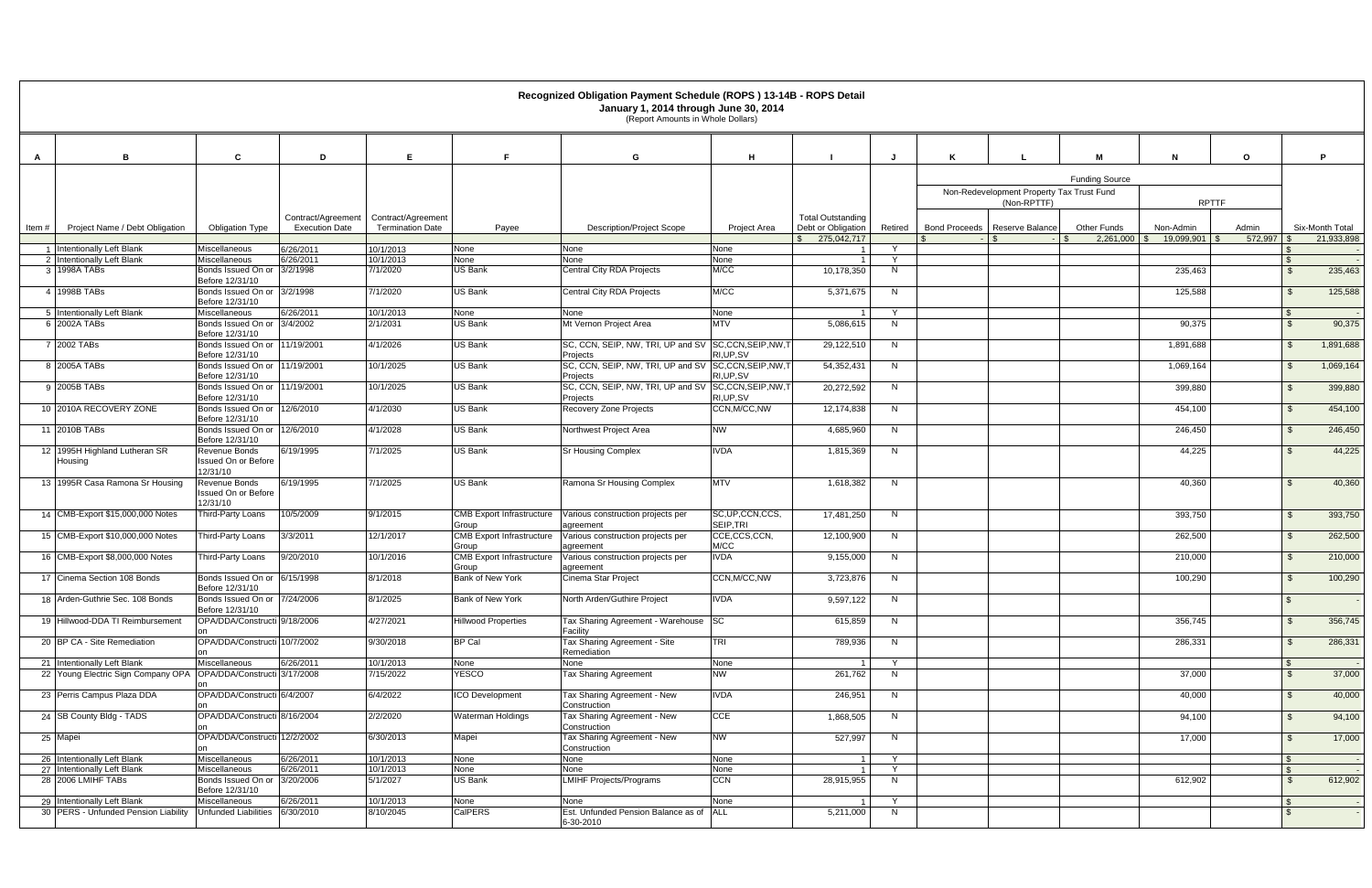### **Recognized Obligation Payment Schedule (ROPS ) 13-14B - ROPS Detail January 1, 2014 through June 30, 2014**

|                                                                        |                                         |                                    |                                      |                                        | Recognized Obligation Payment Schedule (ROPS) 13-14D - ROPS Detail<br>January 1, 2014 through June 30, 2014<br>(Report Amounts in Whole Dollars) |                     |                                  |                        |                                 |                                                          |                       |                     |         |                                |                           |
|------------------------------------------------------------------------|-----------------------------------------|------------------------------------|--------------------------------------|----------------------------------------|--------------------------------------------------------------------------------------------------------------------------------------------------|---------------------|----------------------------------|------------------------|---------------------------------|----------------------------------------------------------|-----------------------|---------------------|---------|--------------------------------|---------------------------|
| B<br>A                                                                 | C                                       | D                                  | E                                    | -F.                                    | G                                                                                                                                                | H                   |                                  |                        | К                               |                                                          |                       | N                   | $\circ$ |                                | P.                        |
|                                                                        |                                         |                                    |                                      |                                        |                                                                                                                                                  |                     |                                  |                        |                                 |                                                          | <b>Funding Source</b> |                     |         |                                |                           |
|                                                                        |                                         |                                    |                                      |                                        |                                                                                                                                                  |                     |                                  |                        |                                 | Non-Redevelopment Property Tax Trust Fund<br>(Non-RPTTF) |                       | <b>RPTTF</b>        |         |                                |                           |
|                                                                        |                                         | Contract/Agreement                 | Contract/Agreement                   |                                        |                                                                                                                                                  |                     | <b>Total Outstanding</b>         |                        |                                 |                                                          |                       |                     |         |                                |                           |
| Project Name / Debt Obligation<br>Item #<br>31 Retireee Health Benefit | <b>Obligation Type</b><br>Miscellaneous | <b>Execution Date</b><br>6/23/2005 | <b>Termination Date</b><br>8/10/2045 | Payee<br>Various Employees             | <b>Description/Project Scope</b><br>Retiree Supplemental Health Benefit                                                                          | Project Area<br>ALL | Debt or Obligation<br>858,000    | Retired<br>N           | Bond Proceeds   Reserve Balance |                                                          | <b>Other Funds</b>    | Non-Admin<br>14,850 | Admin   |                                | Six-Month Total<br>14,850 |
|                                                                        |                                         |                                    |                                      |                                        | per Agency Policy                                                                                                                                |                     |                                  |                        |                                 |                                                          |                       |                     |         |                                |                           |
| 32 Successor Agency Admin.                                             | Admin Costs                             | 2/1/2012                           | 4/1/2030                             | Various                                | Various admin activities in support of<br>the dissolution of the former RDA                                                                      | ALL                 | 10,800,000                       | N                      |                                 |                                                          |                       |                     | 572,997 | - S                            | 572,997                   |
| 33 Litigation - Carousel Mall (Placo)                                  | Litigation                              | 9/7/2011<br>5/20/2011              | 4/1/2030<br>4/1/2030                 | Lewis Brisbois<br>Lewis Brisbois       | Legal representation for litigation<br>Lawsuit - Personal injury                                                                                 | M/CC<br><b>ALL</b>  | 292,881                          | N<br>N                 |                                 |                                                          |                       | 40,000<br>12,500    |         | $\mathcal{F}$                  | 40,000                    |
| 34 Litigation - Peart v. City of San<br>Bernardino                     | Litigation                              |                                    |                                      |                                        |                                                                                                                                                  |                     | 125,000                          |                        |                                 |                                                          |                       |                     |         |                                | 12,500                    |
| 35 Intentionally Left Blank                                            | Miscellaneous                           | 6/26/2011                          | 10/1/2013                            | None                                   | None                                                                                                                                             | None                |                                  | $\mathsf{v}$           |                                 |                                                          |                       |                     |         | $\mathfrak{L}$                 |                           |
| 36 Litigation - Glen Aire MHP Corp                                     | Litigation                              | 3/5/2012                           | 4/1/2030                             | <b>Endeman Lincoln Turek</b><br>Heater | Lawsuit - Glen Aire MHP Corp et al                                                                                                               | City, IVDA          | 250,000                          | N                      |                                 |                                                          |                       | 12,500              |         | $\mathcal{L}$                  | 12,500                    |
| 37 Intentionally Left Blank                                            | <b>Miscellaneous</b>                    | 6/26/2011                          | 10/1/2013                            | None                                   | None                                                                                                                                             | None                |                                  | Y                      |                                 |                                                          |                       |                     |         | $\mathfrak{L}$                 |                           |
| 38 Long Term Property Maintenance                                      | Property<br>Maintenance                 | 6/28/2011                          | 8/10/2045                            | Various                                | Maintenance of former RDA properties ALL<br>in accordance with AB 1484                                                                           |                     | 12,500,000                       | N                      |                                 |                                                          |                       | 946,693             |         | $\mathbf{\hat{s}}$             | 946,693                   |
| 39 Intentionally Left Blank                                            | <b>Miscellaneous</b>                    | 6/26/2011                          | 10/1/2013                            | None                                   | None                                                                                                                                             | None                |                                  | Y                      |                                 |                                                          |                       |                     |         |                                |                           |
| 40 Infrastructure - Watson OPA                                         | OPA/DDA/Constructi<br>on                | 12/20/2010                         | 7/31/2013                            | University Parkway<br>Promenade        | OPA - Housing/retail project<br>infrastructure                                                                                                   | <b>SC</b>           | 432,257                          | N                      |                                 |                                                          |                       | 400,000             |         |                                | 400,000                   |
| 41 Auto Plaza - Reader Board                                           | OPA/DDA/Constructi 5/17/2010<br>on      |                                    | 4/1/2030                             | Citizens Business Bank                 | \$850k Loan Guarantee                                                                                                                            | <b>SEIP</b>         | 688,000                          | N                      |                                 |                                                          |                       |                     |         |                                |                           |
| 42 Intentionally Left Blank                                            | Miscellaneous                           | 6/26/2011                          | 10/1/2013                            | None                                   | None                                                                                                                                             | None                | $\overline{\phantom{0}}$         | Y                      |                                 |                                                          |                       |                     |         | $\mathcal{L}$                  |                           |
| 43 Intentionally Left Blank<br>44 Intentionally Left Blank             | Miscellaneous<br>Miscellaneous          | 6/26/2011<br>6/26/2011             | 10/1/2013<br>10/1/2013               | None<br>None                           | None<br>None                                                                                                                                     | None<br>None        |                                  | $\vee$<br>$\mathsf{Y}$ |                                 |                                                          |                       |                     |         | $\mathfrak{L}$<br>$\mathbf{s}$ |                           |
| 45 Intentionally Left Blank                                            | Miscellaneous                           | 6/26/2011                          | 10/1/2013                            | None                                   | None                                                                                                                                             | None                | - 1                              | Y                      |                                 |                                                          |                       |                     |         | \$                             |                           |
| 46 Intentionally Left Blank                                            | Miscellaneous                           | 6/26/2011                          | 10/1/2013                            | None                                   | None                                                                                                                                             | None                | $\overline{1}$                   | Y                      |                                 |                                                          |                       |                     |         | $\mathbf{\hat{f}}$             |                           |
| 47 Intentionally Left Blank                                            | Miscellaneous                           | 6/26/2011                          | 10/1/2013                            | None                                   | None                                                                                                                                             | None                | - 1                              | Y                      |                                 |                                                          |                       |                     |         | \$                             |                           |
| 48 Intentionally Left Blank<br>49 Intentionally Left Blank             | Miscellaneous<br>Miscellaneous          | 6/26/2011<br>6/26/2011             | 10/1/2013<br>10/1/2013               | None<br>None                           | None<br>None                                                                                                                                     | None<br>None        | $\overline{1}$                   | Y<br><b>Y</b>          |                                 |                                                          |                       |                     |         | $\mathbf{s}$<br>$\mathfrak{L}$ |                           |
| 50 Intentionally Left Blank                                            | Miscellaneous                           | 6/26/2011                          | 10/1/2013                            | None                                   | None                                                                                                                                             | None                |                                  |                        |                                 |                                                          |                       |                     |         | $\mathfrak{L}$                 |                           |
| 51 Intentionally Left Blank                                            | Miscellaneous                           | 6/26/2011                          | 10/1/2013                            | None                                   | None                                                                                                                                             | None                |                                  | Y                      |                                 |                                                          |                       |                     |         | $\mathbf{s}$                   |                           |
| 52 Intentionally Left Blank                                            | Miscellaneous                           | 6/26/2011                          | 10/1/2013                            | None<br>None                           | None                                                                                                                                             | None                | $\overline{1}$                   | Y                      |                                 |                                                          |                       |                     |         | $\mathbf{s}$                   |                           |
| 53 Intentionally Left Blank<br>54 Intentionally Left Blank             | Miscellaneous<br>Miscellaneous          | 6/26/2011<br>6/26/2011             | 10/1/2013<br>10/1/2013               | None                                   | None<br>None                                                                                                                                     | None<br>None        | $\overline{1}$<br>$\overline{1}$ | Y<br>Y                 |                                 |                                                          |                       |                     |         | $\mathbf{\hat{s}}$<br>-S       |                           |
| 55 Intentionally Left Blank                                            | Miscellaneous                           | 6/26/2011                          | 10/1/2013                            | None                                   | None                                                                                                                                             | None                | $\overline{1}$                   | Y                      |                                 |                                                          |                       |                     |         | $\hat{\tau}$                   |                           |
| 56 Intentionally Left Blank                                            | Miscellaneous                           | 6/26/2011                          | 10/1/2013                            | None                                   | None                                                                                                                                             | None                |                                  | $\mathsf{Y}$           |                                 |                                                          |                       |                     |         | $\mathfrak{L}$                 |                           |
| 57 Intentionally Left Blank                                            | Miscellaneous                           | 6/26/2011                          | 10/1/2013<br>10/1/2013               | None                                   | None                                                                                                                                             | None                |                                  | Y<br>Y.                |                                 |                                                          |                       |                     |         |                                |                           |
| 58 Intentionally Left Blank<br>59 Intentionally Left Blank             | <b>Miscellaneous</b><br>Miscellaneous   | 6/26/2011<br>6/26/2011             | 10/1/2013                            | <b>None</b><br>None                    | <b>None</b><br>None                                                                                                                              | None<br>None        | $\overline{1}$                   | Y                      |                                 |                                                          |                       |                     |         | $\mathbf{\hat{S}}$             |                           |
| 60 Intentionally Left Blank                                            | Miscellaneous                           | 6/26/2011                          | 10/1/2013                            | None                                   | None                                                                                                                                             | None                | $\overline{1}$                   | Y                      |                                 |                                                          |                       |                     |         | -S                             |                           |
| 61 Intentionally Left Blank                                            | Miscellaneous                           | 6/26/2011                          | 10/1/2013                            | None                                   | None                                                                                                                                             | None                |                                  | Y                      |                                 |                                                          |                       |                     |         |                                |                           |
| 62 Intentionally Left Blank<br>63 Intentionally Left Blank             | Miscellaneous<br>Miscellaneous          | 6/26/2011<br>6/26/2011             | 10/1/2013<br>10/1/2013               | None<br>None                           | None<br>None                                                                                                                                     | None<br>None        |                                  | Y<br>Y                 |                                 |                                                          |                       |                     |         |                                |                           |
| 64 Intentionally Left Blank                                            | Miscellaneous                           | 6/26/2011                          | 10/1/2013                            | None                                   | None                                                                                                                                             | None                | $\overline{1}$                   | Y                      |                                 |                                                          |                       |                     |         |                                |                           |
| 65 Intentionally Left Blank                                            | Miscellaneous                           | 6/26/2011                          | 10/1/2013                            | None                                   | None                                                                                                                                             | None                | $\overline{1}$                   | Y                      |                                 |                                                          |                       |                     |         | $\mathbf{s}$                   |                           |
| 66 Intentionally Left Blank                                            | Miscellaneous                           | 6/26/2011                          | 10/1/2013                            | None                                   | None                                                                                                                                             | None                | - 1                              | Y                      |                                 |                                                          |                       |                     |         | \$                             |                           |
| 67 Intentionally Left Blank<br>68 Intentionally Left Blank             | Miscellaneous<br>Miscellaneous          | 6/26/2011<br>6/26/2011             | 10/1/2013<br>10/1/2013               | None<br>None                           | None<br>None                                                                                                                                     | None<br>None        | $\overline{\phantom{0}}$         | Y<br>Y                 |                                 |                                                          |                       |                     |         |                                |                           |
| 69 Intentionally Left Blank                                            | Miscellaneous                           | 6/26/2011                          | 10/1/2013                            | None                                   | None                                                                                                                                             | None                |                                  | Y                      |                                 |                                                          |                       |                     |         |                                |                           |
| 70 Intentionally Left Blank                                            | Miscellaneous                           | 6/26/2011                          | 10/1/2013                            | None                                   | None                                                                                                                                             | None                | - 1                              | Y                      |                                 |                                                          |                       |                     |         | \$                             |                           |
| 71 Intentionally Left Blank                                            | Miscellaneous                           | 6/26/2011                          | 10/1/2013                            | None                                   | None                                                                                                                                             | None                | $\overline{1}$                   | Y                      |                                 |                                                          |                       |                     |         | $\mathfrak{L}$                 |                           |
| 72 Intentionally Left Blank<br>73 Intentionally Left Blank             | Miscellaneous<br>Miscellaneous          | 6/26/2011<br>6/26/2011             | 10/1/2013<br>10/1/2013               | None<br>None                           | None<br>None                                                                                                                                     | None<br>None        | - 1<br>$\overline{\phantom{0}}$  | Y<br>Y                 |                                 |                                                          |                       |                     |         | - \$<br>-\$                    |                           |
| 74 Intentionally Left Blank                                            | Miscellaneous                           | 6/26/2011                          | 10/1/2013                            | None                                   | None                                                                                                                                             | None                |                                  | Y                      |                                 |                                                          |                       |                     |         | $\mathfrak{L}$                 |                           |
| 75 Intentionally Left Blank                                            | Miscellaneous                           | 6/26/2011                          | 10/1/2013                            | None                                   | None                                                                                                                                             | None                |                                  | $\mathsf{Y}$           |                                 |                                                          |                       |                     |         |                                |                           |
| 76 Intentionally Left Blank                                            | Miscellaneous                           | 6/26/2011                          | 10/1/2013                            | None                                   | None                                                                                                                                             | None                | - 1                              | Y<br>Y                 |                                 |                                                          |                       |                     |         | $\mathbf{\hat{S}}$             |                           |
| 77 Intentionally Left Blank<br>78 Intentionally Left Blank             | Miscellaneous<br>Miscellaneous          | 6/26/2011<br>6/26/2011             | 10/1/2013<br>10/1/2013               | None<br>None                           | None<br>None                                                                                                                                     | None<br>None        | $\overline{1}$                   | Y                      |                                 |                                                          |                       |                     |         |                                |                           |
| 79 Intentionally Left Blank                                            | Miscellaneous                           | 6/26/2011                          | 10/1/2013                            | None                                   | None                                                                                                                                             | None                | $\overline{1}$                   | Y                      |                                 |                                                          |                       |                     |         | -S                             |                           |
| 80 Intentionally Left Blank                                            | Miscellaneous                           | 6/26/2011                          | 10/1/2013                            | None                                   | None                                                                                                                                             | None                |                                  | Y                      |                                 |                                                          |                       |                     |         |                                |                           |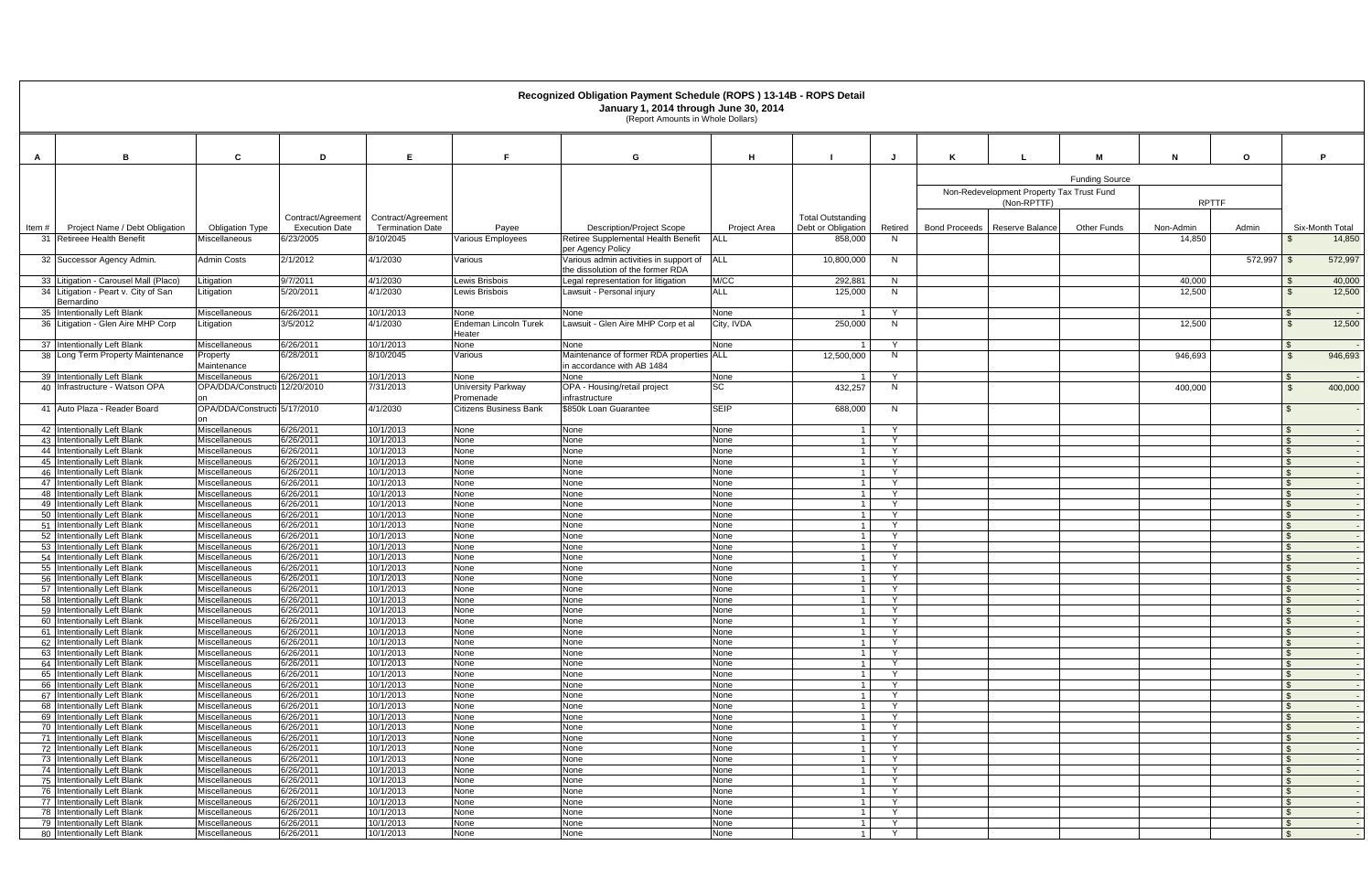## **Recognized Obligation Payment Schedule (ROPS ) 13-14B - ROPS Detail January 1, 2014 through June 30, 2014**

|   |                                                                                                   |                                                |                                             |                                               |                                                                 | Recognized Obligation Payment Schedule (ROPS) 13-14B - ROPS Detail<br>January 1, 2014 through June 30, 2014<br>(Report Amounts in Whole Dollars) |              |                                                |         |   |                                                          |                       |                   |              |                                                      |
|---|---------------------------------------------------------------------------------------------------|------------------------------------------------|---------------------------------------------|-----------------------------------------------|-----------------------------------------------------------------|--------------------------------------------------------------------------------------------------------------------------------------------------|--------------|------------------------------------------------|---------|---|----------------------------------------------------------|-----------------------|-------------------|--------------|------------------------------------------------------|
| A | в                                                                                                 | C                                              | D                                           | E.                                            | F.                                                              | G                                                                                                                                                | H            |                                                | J.      | K |                                                          | м                     | N                 | $\mathbf{o}$ | P                                                    |
|   |                                                                                                   |                                                |                                             |                                               |                                                                 |                                                                                                                                                  |              |                                                |         |   |                                                          | <b>Funding Source</b> |                   |              |                                                      |
|   |                                                                                                   |                                                |                                             |                                               |                                                                 |                                                                                                                                                  |              |                                                |         |   | Non-Redevelopment Property Tax Trust Fund<br>(Non-RPTTF) |                       | <b>RPTTF</b>      |              |                                                      |
|   | Item # Project Name / Debt Obligation                                                             | <b>Obligation Type</b>                         | Contract/Agreement<br><b>Execution Date</b> | Contract/Agreement<br><b>Termination Date</b> | Payee                                                           | <b>Description/Project Scope</b>                                                                                                                 | Project Area | <b>Total Outstanding</b><br>Debt or Obligation | Retired |   | Bond Proceeds   Reserve Balance                          | <b>Other Funds</b>    | Non-Admin         | Admin        | Six-Month Total                                      |
|   | 81 Intentionally Left Blank                                                                       | Miscellaneous                                  | 6/26/2011                                   | 10/1/2013                                     | None                                                            | None                                                                                                                                             | None         |                                                |         |   |                                                          |                       |                   |              | $\mathbb{S}$                                         |
|   | 82 HSC 34171 (d)(1)(A) Reserve                                                                    | Bonds Issued On or 3/2/1998<br>Before 12/31/10 |                                             | 4/1/2030                                      | <b>US Bank</b>                                                  | Replenishment of DSR Draws                                                                                                                       | <b>ALL</b>   | 5,085,237                                      | N       |   |                                                          |                       | 5,085,237         |              | $\mathbb{S}$<br>5,085,237                            |
|   | 83 Intentionally Left Blank                                                                       | Miscellaneous                                  | 6/26/2011                                   | 10/1/2013                                     | None                                                            | None                                                                                                                                             | None         | $\overline{\mathbf{1}}$                        | Y       |   |                                                          |                       |                   |              | $\mathbf{s}$                                         |
|   | 84 Securities Servicing                                                                           | Fees                                           | 3/2/1998                                    | 4/1/2030                                      | <b>US Bank</b>                                                  | Securities Servcing of all Bonds                                                                                                                 | <b>ALL</b>   | 1,066,335                                      | N       |   |                                                          |                       | 71,089            |              | 71,089<br>$\mathbf{\hat{s}}$                         |
|   | 85 Past Under-Paid Pass-Thru Pmts.                                                                | Miscellaneous                                  | 7/1/2009                                    | 4/1/2030                                      | <b>SBVMWD</b>                                                   | Past Under-Paid TI Pass-Thru Pmts.                                                                                                               | <b>ALL</b>   | 2,644,578                                      | N       |   |                                                          |                       | 2,644,578         |              | 2,644,578<br>\$                                      |
|   | 86 Bond DSRF Investment Services<br>87 Carousel Mall Past Due Prop. Tax                           | Fees<br>Miscellaneous                          | 7/1/2011<br>7/1/2010                        | 4/1/2030<br>4/1/2030                          | <b>Citizens Business Bank</b><br><b>SB County Tax Collector</b> | <b>Bond DSRF Investment Services</b><br>Prop. Taxes Assumed at Foreclosure   ALL                                                                 | <b>ALL</b>   | 78,242<br>869,691                              | N<br>N  |   |                                                          |                       | 78,242<br>869,691 |              | 78,242<br>$\mathfrak{F}$<br>869,691<br>$\mathbf{\$}$ |
|   | 88 ACAA Limited Partnership Purchase Third-Party Loans                                            |                                                | 5/19/2011                                   | 6/1/2012                                      |                                                                 | ACAA Limited Partnership ACAA Limited Partnership Purchase                                                                                       | <b>ALL</b>   | 1,900,000                                      | N       |   |                                                          |                       | 1,900,000         |              | $\mathbb{S}$<br>1,900,000                            |
|   | Money Note<br>89 CAC Under Payment ROPS 13-14A Miscellaneous                                      |                                                |                                             |                                               |                                                                 | Money Note<br>CAC Under Paid SA on ROPS 13-14A ALL                                                                                               |              |                                                | N       |   |                                                          |                       |                   |              | $\mathcal{S}$                                        |
|   | 90 Discounted settlement of lawsuit to<br>foreclose mechanics lien against                        | Miscellaneous                                  | 5/29/2013<br>9/30/2013                      | 4/1/2030<br>4/1/2030                          | Successor Agency<br>Allison Mechanical                          | Settlement of Case # CIVDS1211891 ALL                                                                                                            |              | 16,610<br>420,000                              | N       |   |                                                          | 420,000               | 16,610            |              | 16,610<br>420,000<br>$\mathbf{f}$                    |
|   | former RDA property<br>91 Discounted settlement of lawsuit to                                     | Miscellaneous                                  | 9/30/2013                                   | 4/1/2030                                      | Aspen Builders, Inc.                                            | Settlement of Case # CIVDS1210338   ALL                                                                                                          |              | 534,000                                        | N       |   |                                                          | 534,000               |                   |              | 534,000<br>-\$                                       |
|   | foreclose mechanics lien against<br>former RDA property                                           |                                                |                                             |                                               |                                                                 |                                                                                                                                                  |              |                                                |         |   |                                                          |                       |                   |              |                                                      |
|   | 92 Discounted settlement of lawsuit to<br>foreclose mechanics lien against<br>former RDA property | Miscellaneous                                  | 9/30/2013                                   | 4/1/2030                                      | L. A. Engineering, Inc.                                         | Settlement of Case # CIVDS1210197   ALL                                                                                                          |              | 1,200,000                                      | N       |   |                                                          | 1,200,000             |                   |              | 1,200,000<br>-\$                                     |
|   | 93 Discounted settlement of lawsuit to<br>foreclose mechanics lien against                        | Miscellaneous                                  | 9/30/2013                                   | 4/1/2030                                      | Braughton Const., Inc.                                          | Settlement of Case # CIVDS1210289 ALL                                                                                                            |              | 107,000                                        | N       |   |                                                          | 107,000               |                   |              | 107,000<br>$\mathbf{f}$                              |
|   | former RDA property                                                                               |                                                |                                             |                                               |                                                                 |                                                                                                                                                  |              |                                                |         |   |                                                          |                       |                   |              | -SS                                                  |
|   |                                                                                                   |                                                |                                             |                                               |                                                                 |                                                                                                                                                  |              |                                                |         |   |                                                          |                       |                   |              | $\mathbf{s}$                                         |
|   |                                                                                                   |                                                |                                             |                                               |                                                                 |                                                                                                                                                  |              |                                                |         |   |                                                          |                       |                   |              | $\mathbf{s}$                                         |
|   |                                                                                                   |                                                |                                             |                                               |                                                                 |                                                                                                                                                  |              |                                                |         |   |                                                          |                       |                   |              | $\mathcal{S}$<br>$\sim$ $-$                          |
|   |                                                                                                   |                                                |                                             |                                               |                                                                 |                                                                                                                                                  |              |                                                |         |   |                                                          |                       |                   |              | $\mathcal{S}$<br>$\sim$ $-$                          |
|   |                                                                                                   |                                                |                                             |                                               |                                                                 |                                                                                                                                                  |              |                                                |         |   |                                                          |                       |                   |              | $\mathbb{S}$<br>$\sim$ $-1$<br>$\sqrt{3}$            |
|   |                                                                                                   |                                                |                                             |                                               |                                                                 |                                                                                                                                                  |              |                                                |         |   |                                                          |                       |                   |              | $\sqrt{3}$                                           |
|   |                                                                                                   |                                                |                                             |                                               |                                                                 |                                                                                                                                                  |              |                                                |         |   |                                                          |                       |                   |              | $\mathbf{s}$                                         |
|   |                                                                                                   |                                                |                                             |                                               |                                                                 |                                                                                                                                                  |              |                                                |         |   |                                                          |                       |                   |              | $\mathbb{S}$                                         |
|   |                                                                                                   |                                                |                                             |                                               |                                                                 |                                                                                                                                                  |              |                                                |         |   |                                                          |                       |                   |              | $\mathbf{\hat{s}}$                                   |
|   |                                                                                                   |                                                |                                             |                                               |                                                                 |                                                                                                                                                  |              |                                                |         |   |                                                          |                       |                   |              | <b>S</b>                                             |
|   |                                                                                                   |                                                |                                             |                                               |                                                                 |                                                                                                                                                  |              |                                                |         |   |                                                          |                       |                   |              | <b>S</b>                                             |
|   |                                                                                                   |                                                |                                             |                                               |                                                                 |                                                                                                                                                  |              |                                                |         |   |                                                          |                       |                   |              |                                                      |
|   |                                                                                                   |                                                |                                             |                                               |                                                                 |                                                                                                                                                  |              |                                                |         |   |                                                          |                       |                   |              | $\sqrt{3}$                                           |
|   |                                                                                                   |                                                |                                             |                                               |                                                                 |                                                                                                                                                  |              |                                                |         |   |                                                          |                       |                   |              | <b>S</b>                                             |
|   |                                                                                                   |                                                |                                             |                                               |                                                                 |                                                                                                                                                  |              |                                                |         |   |                                                          |                       |                   |              | $\sqrt{3}$                                           |
|   |                                                                                                   |                                                |                                             |                                               |                                                                 |                                                                                                                                                  |              |                                                |         |   |                                                          |                       |                   |              |                                                      |
|   |                                                                                                   |                                                |                                             |                                               |                                                                 |                                                                                                                                                  |              |                                                |         |   |                                                          |                       |                   |              | $\sqrt{3}$                                           |
|   |                                                                                                   |                                                |                                             |                                               |                                                                 |                                                                                                                                                  |              |                                                |         |   |                                                          |                       |                   |              | <b>S</b>                                             |
|   |                                                                                                   |                                                |                                             |                                               |                                                                 |                                                                                                                                                  |              |                                                |         |   |                                                          |                       |                   |              | $\sqrt{3}$<br>$\sqrt{3}$                             |
|   |                                                                                                   |                                                |                                             |                                               |                                                                 |                                                                                                                                                  |              |                                                |         |   |                                                          |                       |                   |              | $\mathbf{S}$                                         |
|   |                                                                                                   |                                                |                                             |                                               |                                                                 |                                                                                                                                                  |              |                                                |         |   |                                                          |                       |                   |              | <b>S</b>                                             |
|   |                                                                                                   |                                                |                                             |                                               |                                                                 |                                                                                                                                                  |              |                                                |         |   |                                                          |                       |                   |              | IS.                                                  |
|   |                                                                                                   |                                                |                                             |                                               |                                                                 |                                                                                                                                                  |              |                                                |         |   |                                                          |                       |                   |              | <b>S</b>                                             |
|   |                                                                                                   |                                                |                                             |                                               |                                                                 |                                                                                                                                                  |              |                                                |         |   |                                                          |                       |                   |              | $\sqrt{3}$<br>IS.                                    |
|   |                                                                                                   |                                                |                                             |                                               |                                                                 |                                                                                                                                                  |              |                                                |         |   |                                                          |                       |                   |              | $\sqrt{3}$                                           |
|   |                                                                                                   |                                                |                                             |                                               |                                                                 |                                                                                                                                                  |              |                                                |         |   |                                                          |                       |                   |              | $\sqrt{3}$                                           |
|   |                                                                                                   |                                                |                                             |                                               |                                                                 |                                                                                                                                                  |              |                                                |         |   |                                                          |                       |                   |              | <b>S</b>                                             |
|   |                                                                                                   |                                                |                                             |                                               |                                                                 |                                                                                                                                                  |              |                                                |         |   |                                                          |                       |                   |              | $\sqrt{3}$                                           |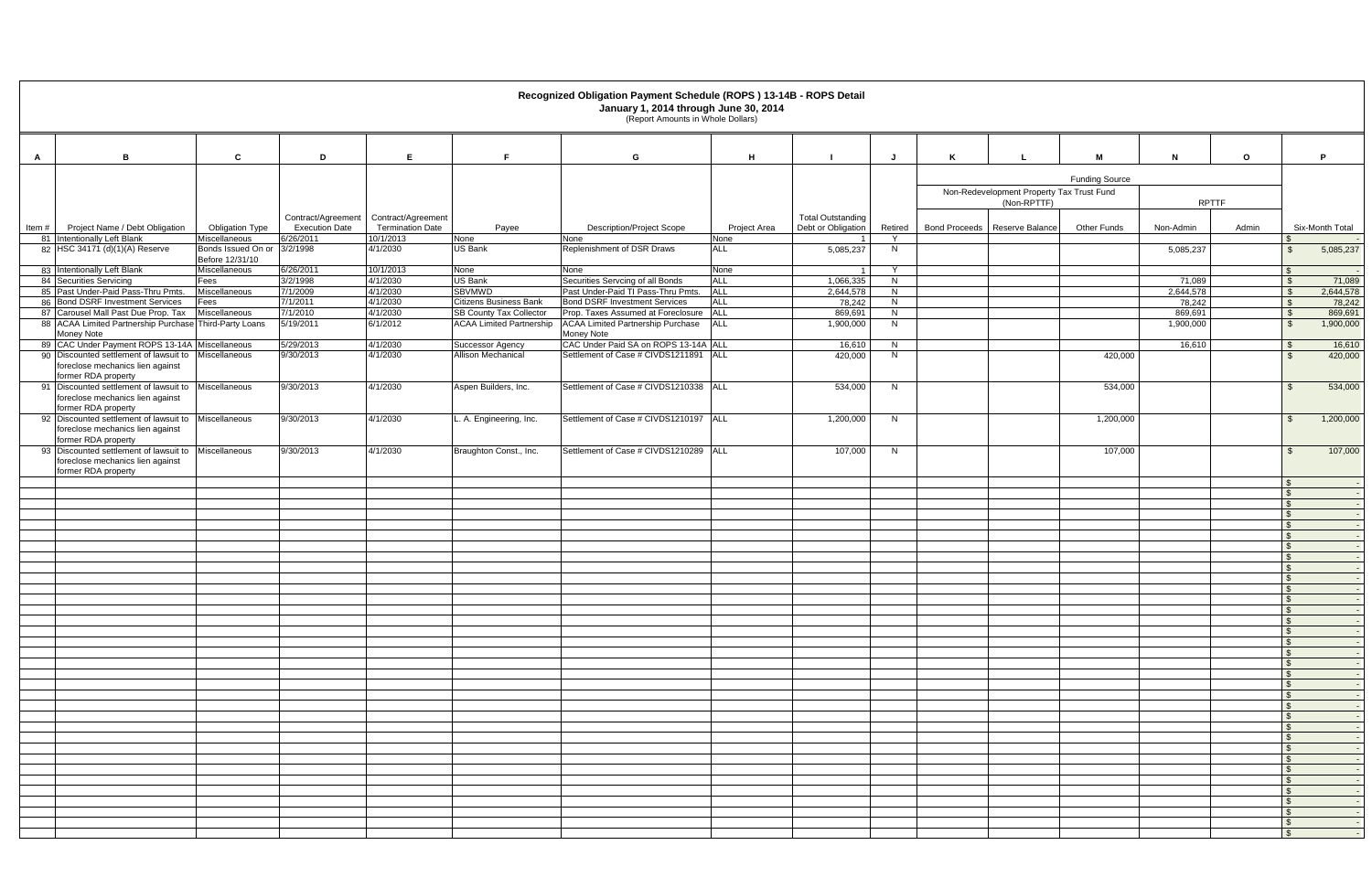|                                                                                                                                                                                                                                                                                                                                                                                                                                                                  |                                                                 |                              |         |                                                          |               |                      |                    |                        |                                | Recognized Obligation Payment Schedule (ROPS) 13-14B - Report of Prior Period Adjustments<br>Reported for the ROPS III (January 1, 2013 through June 30, 2013) Period Pursuant to Health and Safety Code (HSC) section 34186 (a) |                                     | (Report Amounts in Whole Dollars)       |            |                                      |                                    |         |                                   |                                       |                           |                      |                                   |                           |                  |                                 |                                                                                                                 |
|------------------------------------------------------------------------------------------------------------------------------------------------------------------------------------------------------------------------------------------------------------------------------------------------------------------------------------------------------------------------------------------------------------------------------------------------------------------|-----------------------------------------------------------------|------------------------------|---------|----------------------------------------------------------|---------------|----------------------|--------------------|------------------------|--------------------------------|----------------------------------------------------------------------------------------------------------------------------------------------------------------------------------------------------------------------------------|-------------------------------------|-----------------------------------------|------------|--------------------------------------|------------------------------------|---------|-----------------------------------|---------------------------------------|---------------------------|----------------------|-----------------------------------|---------------------------|------------------|---------------------------------|-----------------------------------------------------------------------------------------------------------------|
| ROPS III Successor Agency (SA) Self-reported Prior Period Adjustments (PPA): Pursuant to HSC Section 34186 (a), SAs are required to report the differences between their actual available funding and their actual expenditure<br>approved for the ROPS 13-14B (January through June 2014) period will be offset by the SA's self-reported ROPS III prior period adjustment. HSC Section 34186 (a) also specifies that the prior period adjustments self-reporte |                                                                 |                              |         |                                                          |               |                      |                    |                        |                                |                                                                                                                                                                                                                                  |                                     |                                         |            |                                      |                                    |         |                                   |                                       |                           |                      |                                   |                           |                  |                                 | ROPS III CAC PPA: To be completed by the CAC upon submittal of the ROPS 13-14B by the SA to Finance and the CAC |
|                                                                                                                                                                                                                                                                                                                                                                                                                                                                  |                                                                 |                              |         |                                                          |               |                      |                    |                        |                                |                                                                                                                                                                                                                                  |                                     |                                         |            |                                      |                                    |         |                                   |                                       |                           |                      |                                   |                           |                  |                                 |                                                                                                                 |
| $\mathbf{A}$<br>B                                                                                                                                                                                                                                                                                                                                                                                                                                                | C                                                               | D                            |         |                                                          |               |                      |                    | K                      |                                |                                                                                                                                                                                                                                  |                                     |                                         |            | $\Omega$                             |                                    |         |                                   |                                       |                           |                      |                                   |                           |                  | AA                              | AB                                                                                                              |
|                                                                                                                                                                                                                                                                                                                                                                                                                                                                  |                                                                 |                              |         | <b>Non-RPTTF Expenditures</b>                            |               |                      |                    |                        |                                |                                                                                                                                                                                                                                  |                                     |                                         |            |                                      |                                    |         | <b>RPTTF Expenditures</b>         |                                       |                           |                      |                                   |                           |                  |                                 |                                                                                                                 |
|                                                                                                                                                                                                                                                                                                                                                                                                                                                                  | <b>LMIHF</b>                                                    |                              |         | <b>Reserve Balance</b>                                   |               |                      |                    |                        |                                |                                                                                                                                                                                                                                  |                                     |                                         |            |                                      |                                    |         |                                   |                                       |                           |                      |                                   |                           |                  |                                 | Net CAC Non-                                                                                                    |
|                                                                                                                                                                                                                                                                                                                                                                                                                                                                  | (Includes LMIHF Due Diligence<br>Review (DDR) retained balances | <b>Bond Proceeds</b>         |         | ncludes Other Funds and Assets<br>DDR retained balances) |               |                      | <b>Other Funds</b> |                        |                                | Non-Admin                                                                                                                                                                                                                        |                                     |                                         |            |                                      | Admin                              |         |                                   | Net SA Non-Admin<br>and Admin PPA     |                           | <b>Non-Admin CAC</b> |                                   |                           | <b>Admin CAC</b> |                                 | <b>Admin and Admin</b><br><b>PPA</b>                                                                            |
|                                                                                                                                                                                                                                                                                                                                                                                                                                                                  |                                                                 |                              |         |                                                          |               |                      |                    |                        | Available<br><b>RPTTF</b>      |                                                                                                                                                                                                                                  |                                     |                                         |            | Available                            |                                    |         |                                   | Net Difference                        |                           |                      |                                   |                           |                  |                                 | Net Difference                                                                                                  |
|                                                                                                                                                                                                                                                                                                                                                                                                                                                                  |                                                                 |                              |         |                                                          |               |                      |                    |                        | (ROPS III<br>distributed + all | Net Lesser of                                                                                                                                                                                                                    |                                     | <b>Difference</b><br>f M is less than N |            | <b>RPTTF</b><br>ROPS III distributed | Net Lesser of                      |         | Difference<br>If R is less than S | (Amount Used to<br>Offset ROPS 13-14B | Net Lesser of             |                      | Difference<br>If V is less than W | Net Lesser of             |                  | Difference<br>If Y is less than | (Amount Used to<br>Offset ROPS 13-14                                                                            |
| <b>Project Name / Debt</b><br>Item $#$<br>Obligation                                                                                                                                                                                                                                                                                                                                                                                                             | Authorized                                                      | Actual<br>Authorized         | Actual  | Authorized                                               | <b>Actual</b> | Authorized           | Actual             | Authorized             | ther available as of<br>1/1/13 | Authorized/<br>Available                                                                                                                                                                                                         | Actual                              | the difference is<br>zero)              | Authorized | all other available<br>as of 1/1/13) | Authorized /<br>Available          | Actual  | the difference is<br>zero)        | Requested RPTTF<br>$(O + T)$          | Authorized /<br>Available | Actual               | the difference is<br>zero)        | Authorized /<br>Available | Actual           | .the difference<br>is zero)     | <b>Requested RPTTF</b><br>$(X + AA)$                                                                            |
| 1996 COP                                                                                                                                                                                                                                                                                                                                                                                                                                                         |                                                                 | 46.125 \$ 234.513 \$ 995.000 | 997,800 |                                                          |               | 10.708<br>$\sqrt{S}$ | 11,523             | \$12,866,300           |                                | 12,866,300                                                                                                                                                                                                                       | 11,668,640                          | 2,142,163                               | 382,223    |                                      | 382,223                            | 382,223 |                                   | 2,142,163                             |                           |                      |                                   |                           |                  |                                 |                                                                                                                 |
| 2 1997A Bond                                                                                                                                                                                                                                                                                                                                                                                                                                                     |                                                                 |                              |         |                                                          |               |                      |                    | 213,298<br>22,500      |                                | 213,298<br>22,500                                                                                                                                                                                                                | 213,298<br>43.656                   |                                         |            |                                      |                                    |         |                                   |                                       |                           |                      |                                   |                           |                  |                                 |                                                                                                                 |
| 3 1998A TAB                                                                                                                                                                                                                                                                                                                                                                                                                                                      |                                                                 |                              |         |                                                          |               |                      |                    | 1,198,258              |                                | 1,198,258                                                                                                                                                                                                                        | 1,198,258                           |                                         |            |                                      | $\mathbf{s}$                       |         |                                   |                                       |                           |                      |                                   |                           |                  |                                 |                                                                                                                 |
| 4 1998B TAB<br>5 1999 COP                                                                                                                                                                                                                                                                                                                                                                                                                                        |                                                                 |                              |         |                                                          |               |                      |                    | 532,141<br>270,188     |                                | 532,141<br>270,188                                                                                                                                                                                                               | 532,141<br>270,188                  |                                         |            |                                      | S<br>$\mathbb{S}$                  |         |                                   |                                       |                           |                      | $\mathsf{L}$ s<br>$\mathfrak{L}$  |                           |                  |                                 |                                                                                                                 |
| 6 2002A TAB                                                                                                                                                                                                                                                                                                                                                                                                                                                      |                                                                 |                              |         |                                                          |               |                      |                    | 90,375                 |                                | 90,375                                                                                                                                                                                                                           | 90,375                              |                                         |            |                                      | $\mathbb{S}$                       |         |                                   |                                       |                           |                      | $\mathbf{s}$                      |                           |                  |                                 |                                                                                                                 |
| 7 2002 TAB<br>8 2005A TAB                                                                                                                                                                                                                                                                                                                                                                                                                                        |                                                                 |                              |         |                                                          |               |                      |                    | 1,825,776<br>1,149,487 |                                | 1,825,776<br>1,149,487                                                                                                                                                                                                           | 1,825,776<br>1,149,138              | 349                                     |            |                                      | $\mathbb{S}$<br>$\mathbf{s}$       |         |                                   | 349                                   |                           |                      | $\mathbf{s}$                      |                           |                  |                                 |                                                                                                                 |
| q 2005B TAB                                                                                                                                                                                                                                                                                                                                                                                                                                                      |                                                                 |                              |         |                                                          |               |                      |                    | 430,887                |                                | 430,887                                                                                                                                                                                                                          | 431,106                             |                                         |            |                                      | $\mathcal{L}$                      |         |                                   |                                       |                           |                      | $\sim$                            |                           |                  |                                 |                                                                                                                 |
| 10 2010A RECOVERY ZONE<br>11 2010B TAB                                                                                                                                                                                                                                                                                                                                                                                                                           |                                                                 |                              |         |                                                          |               |                      |                    | 449.050<br>256,250     |                                | 449,050<br>256,250                                                                                                                                                                                                               | 449,050<br>256,250                  |                                         |            |                                      | $\mathbf{s}$<br>$\mathcal{L}$      |         |                                   |                                       |                           |                      |                                   |                           |                  |                                 |                                                                                                                 |
| 1995H Highland Lutheran SR<br>12 Housing                                                                                                                                                                                                                                                                                                                                                                                                                         |                                                                 |                              |         |                                                          |               |                      |                    | 101.322                |                                | 101,322                                                                                                                                                                                                                          | 101,322                             |                                         |            |                                      |                                    |         |                                   |                                       |                           |                      |                                   |                           |                  |                                 |                                                                                                                 |
| 1995R Casa Ramona Sr                                                                                                                                                                                                                                                                                                                                                                                                                                             |                                                                 |                              |         |                                                          |               |                      |                    |                        |                                |                                                                                                                                                                                                                                  |                                     |                                         |            |                                      |                                    |         |                                   |                                       |                           |                      |                                   |                           |                  |                                 |                                                                                                                 |
| 13 Housing<br>14 CMB-E \$15,000,000                                                                                                                                                                                                                                                                                                                                                                                                                              |                                                                 |                              |         |                                                          |               |                      |                    | 92,328<br>393,750      |                                | 92,328<br>393,750                                                                                                                                                                                                                | 92,328<br>393,750                   |                                         |            |                                      | $\mathbb{S}$                       |         |                                   |                                       |                           |                      |                                   |                           |                  |                                 |                                                                                                                 |
| 15 CMB-E \$10,000,000                                                                                                                                                                                                                                                                                                                                                                                                                                            |                                                                 |                              |         |                                                          |               |                      |                    | 261,600                |                                | 261,600                                                                                                                                                                                                                          | 262,500                             |                                         |            |                                      | $\mathcal{L}$                      |         |                                   |                                       |                           |                      | $\mathcal{S}$                     |                           |                  |                                 |                                                                                                                 |
| 16 CMB-E \$8,000,000<br>17 Cinema Section 108                                                                                                                                                                                                                                                                                                                                                                                                                    |                                                                 |                              |         |                                                          |               |                      |                    | 210,000<br>118,041     |                                | 210,000<br>118,041                                                                                                                                                                                                               | 210,000<br>35,345                   | 82,696                                  |            |                                      | S<br>$\mathbf{s}$                  |         |                                   | 82.696                                |                           |                      | $\mathbf{s}$<br>$\mathsf{S}$      |                           |                  |                                 |                                                                                                                 |
| 18 Arden Guthrie Section 108                                                                                                                                                                                                                                                                                                                                                                                                                                     |                                                                 |                              |         |                                                          |               |                      |                    |                        |                                |                                                                                                                                                                                                                                  |                                     |                                         |            |                                      | $\mathbb{S}$                       |         |                                   |                                       |                           |                      | $\mathcal{S}$                     |                           |                  |                                 |                                                                                                                 |
| 19 Hillwood-DDA<br>20 BP CA - Site Remediation                                                                                                                                                                                                                                                                                                                                                                                                                   |                                                                 |                              |         |                                                          |               |                      |                    | 560,800<br>75,000      |                                | 560,800<br>75,000                                                                                                                                                                                                                | 75,000                              | 560,800                                 |            |                                      | $\mathbf{s}$<br>$\mathbb{S}$       |         |                                   | 560,800                               |                           |                      | $\mathsf{S}$<br>$\mathsf{S}$      |                           |                  |                                 |                                                                                                                 |
| 21 Carousel Mall Note                                                                                                                                                                                                                                                                                                                                                                                                                                            |                                                                 |                              |         |                                                          |               |                      |                    | 336,000                |                                | 336,000                                                                                                                                                                                                                          | 272,639                             | 63,361                                  |            |                                      | $\mathbf{s}$                       |         |                                   | 63,361                                |                           |                      | $\mathbf{s}$                      |                           |                  |                                 |                                                                                                                 |
| 22 Young Electric Sign Company<br>23 Perris Campus Plaza                                                                                                                                                                                                                                                                                                                                                                                                         |                                                                 |                              |         |                                                          |               |                      |                    | 39,000                 |                                | 39,000                                                                                                                                                                                                                           | 28.657                              | 10.343                                  |            |                                      | $\mathbf{\hat{S}}$<br>$\mathbf{S}$ |         |                                   | 10.343                                |                           |                      | $\hat{z}$<br>$\ddot{\epsilon}$    |                           |                  |                                 |                                                                                                                 |
| 24 SB County Bldg - TADS                                                                                                                                                                                                                                                                                                                                                                                                                                         |                                                                 |                              |         |                                                          |               |                      |                    | 50,000                 |                                | 50,000                                                                                                                                                                                                                           | 44,100                              | 5,900                                   |            |                                      | $\mathcal{S}$                      |         |                                   | 5,900                                 |                           |                      | $\sqrt{ }$                        |                           |                  |                                 |                                                                                                                 |
| 25 Mapei<br>26 Woolworth Bldg                                                                                                                                                                                                                                                                                                                                                                                                                                    |                                                                 |                              |         |                                                          |               |                      |                    | 20,000<br>506.637      |                                | 20,000<br>506.637                                                                                                                                                                                                                | 4,874<br>517.053                    | 15,126                                  |            |                                      | S<br>$\mathbf{s}$                  |         |                                   | 15,126                                |                           |                      | $\mathcal{S}$<br>$\mathsf{L}$ s   |                           |                  |                                 |                                                                                                                 |
| 27 Salvation Army                                                                                                                                                                                                                                                                                                                                                                                                                                                |                                                                 | 995,000                      | 997,800 |                                                          |               |                      |                    |                        |                                |                                                                                                                                                                                                                                  |                                     |                                         |            |                                      | $\mathbf{s}$                       |         |                                   |                                       |                           |                      |                                   |                           |                  |                                 |                                                                                                                 |
| 28 2006 LM Bond<br>Street/Infrastructure                                                                                                                                                                                                                                                                                                                                                                                                                         |                                                                 |                              |         |                                                          |               |                      |                    | 2,041,996              |                                | 2,041,996                                                                                                                                                                                                                        | 2,041,996                           |                                         |            |                                      | $\mathbf{s}$                       |         |                                   |                                       |                           |                      | $\mathbf{s}$                      |                           |                  |                                 |                                                                                                                 |
| 29 Improvements<br>PERS - Unfunded Pension                                                                                                                                                                                                                                                                                                                                                                                                                       |                                                                 |                              |         |                                                          |               |                      |                    |                        |                                |                                                                                                                                                                                                                                  |                                     |                                         |            |                                      |                                    |         |                                   |                                       |                           |                      |                                   |                           |                  |                                 |                                                                                                                 |
| Liability<br>31 Other Employment Benefit                                                                                                                                                                                                                                                                                                                                                                                                                         |                                                                 |                              |         |                                                          |               |                      |                    | 14,850                 |                                | 14,850                                                                                                                                                                                                                           | $12,852$ \$                         | 1.998                                   |            |                                      | $\mathbf{s}$                       |         |                                   | 1.998                                 |                           |                      |                                   |                           |                  |                                 |                                                                                                                 |
| 32 Successor Agency Admin Fee                                                                                                                                                                                                                                                                                                                                                                                                                                    |                                                                 |                              |         |                                                          |               |                      |                    |                        |                                | $\sim$                                                                                                                                                                                                                           |                                     |                                         | 382,223    |                                      | 382,223                            | 382,223 |                                   |                                       |                           |                      | $\mathsf{S}$                      |                           |                  |                                 |                                                                                                                 |
| Litigation - Carousel Mall<br>(Placo)<br>33                                                                                                                                                                                                                                                                                                                                                                                                                      |                                                                 |                              |         |                                                          |               |                      |                    | 40,000                 |                                | 40,000                                                                                                                                                                                                                           | 107.119                             |                                         |            |                                      |                                    |         |                                   |                                       |                           |                      |                                   |                           |                  |                                 |                                                                                                                 |
| Litigation - Peart v. City of San<br>Bernardino                                                                                                                                                                                                                                                                                                                                                                                                                  |                                                                 |                              |         |                                                          |               |                      |                    | 12,500                 |                                | 12,500                                                                                                                                                                                                                           |                                     | 12,500                                  |            |                                      |                                    |         |                                   | 12,500                                |                           |                      |                                   |                           |                  |                                 |                                                                                                                 |
| 35 Litigation - Alvarez, etal                                                                                                                                                                                                                                                                                                                                                                                                                                    |                                                                 |                              |         |                                                          |               |                      |                    | 25,000                 |                                | 25,000                                                                                                                                                                                                                           | 14.931                              | 10.069                                  |            |                                      | $\mathbf{s}$                       |         |                                   | 10.069                                |                           |                      |                                   |                           |                  |                                 |                                                                                                                 |
| 36 Litigation - Glen Aire MHP Corp<br><b>Financial Sultwa</b>                                                                                                                                                                                                                                                                                                                                                                                                    |                                                                 |                              |         |                                                          |               |                      |                    | 12,500                 |                                | 12,500                                                                                                                                                                                                                           |                                     | 12,500                                  |            |                                      | $\mathbb{S}$                       |         |                                   | 12,500                                |                           |                      | $\mathsf{I}$ s                    |                           |                  |                                 |                                                                                                                 |
| Long Term Property<br>Maintenance<br>38                                                                                                                                                                                                                                                                                                                                                                                                                          |                                                                 |                              |         |                                                          |               |                      |                    | 102.000                |                                | 102,000                                                                                                                                                                                                                          | 946.693                             |                                         |            |                                      |                                    |         |                                   |                                       |                           |                      |                                   |                           |                  |                                 |                                                                                                                 |
| 39 Construction Management                                                                                                                                                                                                                                                                                                                                                                                                                                       |                                                                 |                              |         |                                                          |               |                      |                    | 35,000                 |                                | 35,000                                                                                                                                                                                                                           |                                     | 35,000                                  |            |                                      | $\mathbf{s}$                       |         |                                   | 35,000                                |                           |                      | $\vert$ \$                        |                           |                  |                                 |                                                                                                                 |
| 40 Infrastructure - Watson OPA<br>41 Auto Plaza - Reader Board                                                                                                                                                                                                                                                                                                                                                                                                   |                                                                 |                              |         |                                                          |               |                      |                    | 400,000                |                                | 400,000<br>$\sqrt{S}$                                                                                                                                                                                                            |                                     | 400,000<br>$\mathcal{S}$                |            |                                      | $\mathbb{S}$<br>$\sqrt{5}$         |         | $\sim$                            | 400,000                               |                           |                      | $\mathbf{s}$<br>$\sqrt{S}$        |                           |                  |                                 |                                                                                                                 |
| 42 Shober Consulting                                                                                                                                                                                                                                                                                                                                                                                                                                             | 15,000                                                          |                              |         |                                                          |               |                      |                    |                        |                                | $\sim$                                                                                                                                                                                                                           | $\mathcal{L}$                       |                                         |            |                                      | $\sqrt{5}$                         |         |                                   |                                       |                           |                      | $\sqrt{ }$                        |                           |                  |                                 |                                                                                                                 |
| 43 Del Richardson & Associates<br>44 RSG                                                                                                                                                                                                                                                                                                                                                                                                                         | 16.125                                                          |                              |         |                                                          |               |                      |                    | 8,000                  |                                | 8,000<br>$\mathbf{s}$                                                                                                                                                                                                            |                                     | 8,000<br>$\mathcal{S}$                  |            |                                      | $\mathcal{S}$<br>$\mathbf{s}$      |         | $\sim$                            | 8,000                                 |                           |                      | $\mathsf{S}$<br>$\sqrt{S}$        |                           |                  |                                 |                                                                                                                 |
| 45 AmeriNational                                                                                                                                                                                                                                                                                                                                                                                                                                                 | 15,000                                                          | 2,412                        |         |                                                          |               |                      |                    |                        |                                | $\mathbf{s}$                                                                                                                                                                                                                     | $\mathcal{L}$                       |                                         |            |                                      | $\sqrt{5}$                         |         |                                   |                                       |                           |                      | $\sqrt{s}$                        |                           |                  |                                 |                                                                                                                 |
| 46 Lugo Senior Apartments<br>47 MECH                                                                                                                                                                                                                                                                                                                                                                                                                             |                                                                 | 232,101                      |         |                                                          |               |                      |                    | 500,000<br>400,000     |                                | 500,000<br>$\mathbf{s}$<br>400,000                                                                                                                                                                                               |                                     | 500,000<br>400,000                      |            |                                      | $\mathsf{s}$<br>$\sqrt{3}$         |         |                                   | 500,000<br>400,000                    |                           |                      | $\sqrt{s}$<br>$\mathsf{L}$ s      |                           |                  |                                 |                                                                                                                 |
| 48 Mall Development Agreement                                                                                                                                                                                                                                                                                                                                                                                                                                    |                                                                 |                              |         |                                                          |               |                      |                    |                        |                                | $\mathcal{S}$                                                                                                                                                                                                                    | $\mathbf{s}$                        |                                         |            |                                      | $\mathcal{S}$                      |         |                                   |                                       |                           |                      | $\mathsf{S}$                      |                           |                  |                                 |                                                                                                                 |
| 49 Consultant Services<br>50 Consultant Services                                                                                                                                                                                                                                                                                                                                                                                                                 |                                                                 |                              |         |                                                          |               |                      |                    |                        |                                | $\mathbf{s}$<br>$\sqrt{S}$                                                                                                                                                                                                       |                                     | $\mathbf{s}$<br>S                       |            |                                      | $\mathcal{S}$<br>$\sqrt{5}$        |         | $\epsilon$                        |                                       |                           |                      | $\sqrt{S}$<br>$\sqrt{s}$          |                           |                  |                                 |                                                                                                                 |
| 51 Consultant Services                                                                                                                                                                                                                                                                                                                                                                                                                                           |                                                                 |                              |         |                                                          |               |                      |                    |                        |                                | $\sqrt{S}$                                                                                                                                                                                                                       |                                     | $\mathbf{s}$                            |            |                                      | $\sqrt{3}$                         |         |                                   |                                       |                           |                      | $\sqrt{s}$                        |                           |                  |                                 |                                                                                                                 |
| 52 Consultant Services<br>53 Consultant Services                                                                                                                                                                                                                                                                                                                                                                                                                 |                                                                 |                              |         |                                                          |               |                      |                    |                        |                                | $\sqrt{S}$<br>$\mathsf{s}$                                                                                                                                                                                                       |                                     | $\mathcal{S}$<br>$\mathsf{s}$           |            |                                      | $\mathcal{S}$<br>$\mathsf{S}$      |         | $\sim$                            |                                       |                           |                      | $\mathbf{s}$<br>$\mathsf{S}$      |                           |                  |                                 |                                                                                                                 |
| 54 Consultant Services                                                                                                                                                                                                                                                                                                                                                                                                                                           |                                                                 |                              |         |                                                          |               |                      |                    |                        |                                | $\mathbf{s}$                                                                                                                                                                                                                     |                                     | S                                       |            |                                      | $\sqrt{5}$                         |         |                                   |                                       |                           |                      | $\mathsf{S}$                      |                           |                  |                                 |                                                                                                                 |
| 55 Consultant Services<br>56 Consultant Services                                                                                                                                                                                                                                                                                                                                                                                                                 |                                                                 |                              |         |                                                          |               |                      |                    |                        |                                | $\sqrt{S}$<br>$\sqrt{S}$                                                                                                                                                                                                         | $\mathbf{s}$                        | $\sqrt{5}$                              |            |                                      | $\sqrt{S}$<br>$\mathsf{S}$         |         | $\mathbf{s}$                      | IS.                                   |                           |                      | $\sqrt{S}$<br>$\mathsf{L}$ s      |                           |                  |                                 |                                                                                                                 |
| 57 Consultant Services                                                                                                                                                                                                                                                                                                                                                                                                                                           |                                                                 |                              |         |                                                          |               |                      |                    |                        |                                | $\sqrt{S}$                                                                                                                                                                                                                       |                                     | $\mathbb{S}$                            |            |                                      | $\mathcal{S}$                      |         |                                   |                                       |                           |                      | $\vert$ s                         |                           |                  |                                 |                                                                                                                 |
| 58 Consultant Services<br>59 Consultant Services                                                                                                                                                                                                                                                                                                                                                                                                                 |                                                                 |                              |         |                                                          |               |                      |                    |                        |                                | $\sqrt{S}$<br>$\mathbf{s}$                                                                                                                                                                                                       | $\mathbf{s}$                        |                                         |            |                                      | $\mathbf{s}$<br>$\mathcal{S}$      |         |                                   |                                       |                           |                      | $\sqrt{S}$<br>$\mathsf{S}$        |                           |                  |                                 |                                                                                                                 |
| 60 Demolition Services                                                                                                                                                                                                                                                                                                                                                                                                                                           |                                                                 |                              |         |                                                          |               |                      |                    | 50,000                 |                                | 50,000<br>$\sim$                                                                                                                                                                                                                 | $36,188$ \$                         | 13,812                                  |            |                                      | $\mathsf{s}$                       |         | $\sim$                            | 13,812                                |                           |                      | $\mathsf{S}$                      |                           |                  |                                 |                                                                                                                 |
| 61 Consultant Services<br>62 Consultant Services                                                                                                                                                                                                                                                                                                                                                                                                                 |                                                                 |                              |         |                                                          |               |                      |                    |                        |                                | $\sim$<br>$\mathsf{s}$                                                                                                                                                                                                           | $\mathcal{L}$<br>$\mathsf{S}$       |                                         |            |                                      | S<br>$\mathsf{s}$                  |         | $\sim$                            |                                       |                           |                      | $\mathcal{S}$<br>$\sqrt{S}$       |                           |                  |                                 |                                                                                                                 |
| 63 Theatre Square                                                                                                                                                                                                                                                                                                                                                                                                                                                |                                                                 |                              |         |                                                          |               |                      |                    |                        |                                | $\mathsf{s}$                                                                                                                                                                                                                     | $\mathbf{s}$                        |                                         |            |                                      | $\mathbf{s}$                       |         |                                   |                                       |                           |                      | $\mathbf{s}$                      |                           |                  |                                 |                                                                                                                 |
| 64 Theatre Square<br>65 Theatre Square                                                                                                                                                                                                                                                                                                                                                                                                                           |                                                                 |                              |         |                                                          |               |                      |                    |                        |                                | $\sqrt{S}$<br>$\mathsf{s}$                                                                                                                                                                                                       | $\mathbf{s}$                        | $\sqrt{5}$                              |            |                                      | $\sqrt{5}$<br>$\sqrt{3}$           |         |                                   |                                       |                           |                      | $\sqrt{S}$<br>$\mathsf{S}$        |                           |                  |                                 |                                                                                                                 |
| 66 Theatre Square                                                                                                                                                                                                                                                                                                                                                                                                                                                |                                                                 |                              |         |                                                          |               |                      |                    |                        |                                | $\sqrt{S}$<br>$\sim$                                                                                                                                                                                                             | $\mathbb{S}$<br>$\hat{\mathcal{L}}$ |                                         |            |                                      | $\mathbf{s}$<br>$\mathcal{L}$      |         |                                   |                                       |                           |                      | $\mathsf{I}$ s<br>$\sim$          |                           |                  |                                 |                                                                                                                 |
| 67 Theatre Square                                                                                                                                                                                                                                                                                                                                                                                                                                                |                                                                 |                              |         |                                                          |               |                      |                    |                        |                                |                                                                                                                                                                                                                                  |                                     |                                         |            |                                      |                                    |         |                                   |                                       |                           |                      |                                   |                           |                  |                                 |                                                                                                                 |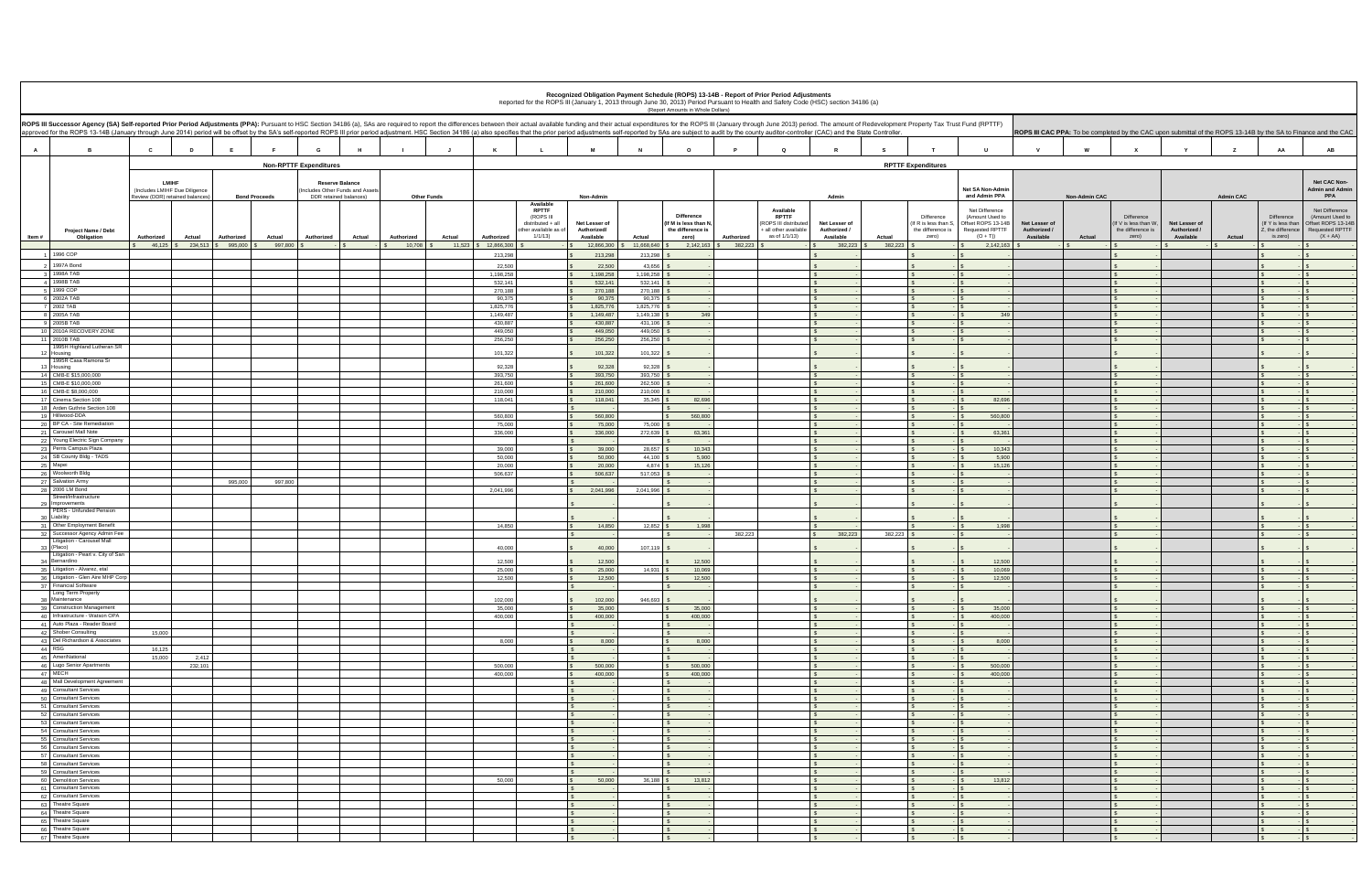|                |                                                                                                                                                                                                                                                                                                                                                                                                                                                                  |              |                                |            |                      |                                                          |                      |                    |                      |                                                                                                |                                           |              | (Report Amounts in Whole Dollars)                                        |            | Recognized Obligation Payment Schedule (ROPS) 13-14B - Report of Prior Period Adjustments<br>Reported for the ROPS III (January 1, 2013 through June 30, 2013) Period Pursuant to Health and Safety Code (HSC) section 34186 (a) |                                            |               |                                                                  |                                                                                         |                                            |                      |                                                                                                                 |                                            |                  |                                                                 |                                                                                                |
|----------------|------------------------------------------------------------------------------------------------------------------------------------------------------------------------------------------------------------------------------------------------------------------------------------------------------------------------------------------------------------------------------------------------------------------------------------------------------------------|--------------|--------------------------------|------------|----------------------|----------------------------------------------------------|----------------------|--------------------|----------------------|------------------------------------------------------------------------------------------------|-------------------------------------------|--------------|--------------------------------------------------------------------------|------------|----------------------------------------------------------------------------------------------------------------------------------------------------------------------------------------------------------------------------------|--------------------------------------------|---------------|------------------------------------------------------------------|-----------------------------------------------------------------------------------------|--------------------------------------------|----------------------|-----------------------------------------------------------------------------------------------------------------|--------------------------------------------|------------------|-----------------------------------------------------------------|------------------------------------------------------------------------------------------------|
|                | ROPS III Successor Agency (SA) Self-reported Prior Period Adjustments (PPA): Pursuant to HSC Section 34186 (a), SAs are required to report the differences between their actual available funding and their actual expenditure<br>approved for the ROPS 13-14B (January through June 2014) period will be offset by the SA's self-reported ROPS III prior period adjustment. HSC Section 34186 (a) also specifies that the prior period adjustments self-reporte |              |                                |            |                      |                                                          |                      |                    |                      |                                                                                                |                                           |              |                                                                          |            |                                                                                                                                                                                                                                  |                                            |               |                                                                  |                                                                                         |                                            |                      | ROPS III CAC PPA: To be completed by the CAC upon submittal of the ROPS 13-14B by the SA to Finance and the CAC |                                            |                  |                                                                 |                                                                                                |
|                |                                                                                                                                                                                                                                                                                                                                                                                                                                                                  |              |                                |            |                      |                                                          |                      |                    |                      |                                                                                                |                                           |              |                                                                          |            |                                                                                                                                                                                                                                  |                                            |               |                                                                  |                                                                                         |                                            |                      |                                                                                                                 |                                            |                  |                                                                 |                                                                                                |
| $\overline{A}$ | $\overline{B}$                                                                                                                                                                                                                                                                                                                                                                                                                                                   | $\mathbf{c}$ | D                              | E          |                      | G<br>н                                                   |                      |                    | K                    |                                                                                                | M                                         | <b>N</b>     | $\circ$                                                                  |            | $\mathbf Q$                                                                                                                                                                                                                      | $\mathsf{R}$                               | s             | T                                                                | $\mathbf{U}$                                                                            |                                            | W                    | $\mathbf{x}$                                                                                                    | $\mathbf{v}$                               | z                | AA                                                              | <b>AB</b>                                                                                      |
|                |                                                                                                                                                                                                                                                                                                                                                                                                                                                                  |              |                                |            |                      | <b>Non-RPTTF Expenditures</b>                            |                      |                    |                      |                                                                                                |                                           |              |                                                                          |            |                                                                                                                                                                                                                                  |                                            |               | <b>RPTTF Expenditures</b>                                        |                                                                                         |                                            |                      |                                                                                                                 |                                            |                  |                                                                 |                                                                                                |
|                |                                                                                                                                                                                                                                                                                                                                                                                                                                                                  | <b>LMIHF</b> | (Includes LMIHF Due Diligence  |            |                      | <b>Reserve Balance</b><br>ncludes Other Funds and Assets |                      |                    |                      |                                                                                                |                                           |              |                                                                          |            |                                                                                                                                                                                                                                  |                                            |               |                                                                  | Net SA Non-Admin                                                                        |                                            |                      |                                                                                                                 |                                            |                  |                                                                 | Net CAC Non-<br><b>Admin and Admin</b>                                                         |
|                |                                                                                                                                                                                                                                                                                                                                                                                                                                                                  |              | Review (DDR) retained balances |            | <b>Bond Proceeds</b> | DDR retained balances)                                   |                      | <b>Other Funds</b> |                      |                                                                                                | Non-Admin                                 |              |                                                                          |            |                                                                                                                                                                                                                                  | Admin                                      |               |                                                                  | and Admin PPA                                                                           |                                            | <b>Non-Admin CAC</b> |                                                                                                                 |                                            | <b>Admin CAC</b> |                                                                 | <b>PPA</b>                                                                                     |
| Item #         | Project Name / Debt<br>Obligation                                                                                                                                                                                                                                                                                                                                                                                                                                | Authorized   | <b>Actual</b>                  | Authorized | <b>Actual</b>        | Authorized<br><b>Actual</b>                              | Authorized           | Actual             | Authorized           | Available<br><b>RPTTF</b><br>(ROPS III<br>distributed + all<br>other available as of<br>1/1/13 | Net Lesser of<br>Authorized/<br>Available | Actual       | <b>Difference</b><br>(If M is less than N,<br>the difference is<br>zero) | Authorized | Available<br><b>RPTTF</b><br>ROPS III distributed<br>all other available<br>as of 1/1/13)                                                                                                                                        | Net Lesser of<br>Authorized /<br>Available | <b>Actual</b> | Difference<br>(If R is less than S<br>the difference is<br>zero) | Net Difference<br>(Amount Used to<br>Offset ROPS 13-14B<br>Requested RPTTF<br>$(O + T)$ | Net Lesser of<br>Authorized /<br>Available | Actual               | Difference<br>(If V is less than W<br>the difference is<br>zero)                                                | Net Lesser of<br>Authorized /<br>Available | Actual           | Difference<br>If Y is less than<br>, the difference<br>is zero) | Net Difference<br>(Amount Used to<br>Offset ROPS 13-14<br><b>Requested RPTTF</b><br>$(X + AA)$ |
|                |                                                                                                                                                                                                                                                                                                                                                                                                                                                                  |              | 46,125 \$ 234,513 \$ 995,000   |            | 997,800              |                                                          | 10,708<br>$\sqrt{s}$ |                    | 11,523 \$ 12,866,300 |                                                                                                | 12,866,300                                | \$11,668,640 | $2,142,163$ \$                                                           | 382,223    |                                                                                                                                                                                                                                  | 382,223                                    | $382,223$ \$  |                                                                  | 2,142,163                                                                               |                                            |                      |                                                                                                                 |                                            |                  |                                                                 |                                                                                                |
| 69             | 68 Theatre Square<br>Theatre Square                                                                                                                                                                                                                                                                                                                                                                                                                              |              |                                |            |                      |                                                          |                      |                    |                      |                                                                                                | $\sim$                                    |              | $\mathbf{s}$                                                             |            |                                                                                                                                                                                                                                  | s.<br>$\hat{\mathbf{r}}$                   |               | $\sim$                                                           |                                                                                         |                                            |                      | $\mathsf{L}$ s                                                                                                  |                                            |                  |                                                                 |                                                                                                |
|                | 70 Theatre Square                                                                                                                                                                                                                                                                                                                                                                                                                                                |              |                                |            |                      |                                                          |                      |                    |                      |                                                                                                |                                           |              | $\mathbf{s}$                                                             |            |                                                                                                                                                                                                                                  | $\mathbf{s}$                               |               | $\sim$                                                           |                                                                                         |                                            |                      | $\mathcal{L}$                                                                                                   |                                            |                  |                                                                 |                                                                                                |
|                | 71 Theatre Square<br>72 Theatre Square                                                                                                                                                                                                                                                                                                                                                                                                                           |              |                                |            |                      |                                                          |                      |                    |                      |                                                                                                |                                           |              | $\mathbb{R}$<br>$\mathbf{s}$                                             |            |                                                                                                                                                                                                                                  | $\hat{\mathbf{r}}$<br>$\mathbf{s}$         |               | I S.<br>$\sim$                                                   |                                                                                         |                                            |                      | $\mathbf{S}$<br>$\mathcal{L}$                                                                                   |                                            |                  |                                                                 |                                                                                                |
|                | 73 Theatre Square                                                                                                                                                                                                                                                                                                                                                                                                                                                |              |                                |            |                      |                                                          |                      |                    |                      |                                                                                                | $\mathbf{s}$                              |              | $\mathsf{s}$                                                             |            |                                                                                                                                                                                                                                  | $\mathbf{s}$                               |               | $\mathbf{s}$                                                     |                                                                                         |                                            |                      | $\mathsf{I}$                                                                                                    |                                            |                  |                                                                 |                                                                                                |
|                | 74 Theatre Square                                                                                                                                                                                                                                                                                                                                                                                                                                                |              |                                |            |                      |                                                          |                      |                    |                      |                                                                                                |                                           |              | $\mathbf{s}$                                                             |            |                                                                                                                                                                                                                                  | $\mathbf{s}$                               |               | $\mathbf{s}$                                                     |                                                                                         |                                            |                      | $\mathbf{s}$                                                                                                    |                                            |                  |                                                                 |                                                                                                |
|                | 75 Theatre Square<br>4th Street - Downtown                                                                                                                                                                                                                                                                                                                                                                                                                       |              |                                |            |                      |                                                          |                      |                    |                      |                                                                                                |                                           |              | $\sqrt{S}$                                                               |            |                                                                                                                                                                                                                                  | $\mathfrak{L}$                             |               |                                                                  |                                                                                         |                                            |                      | $\mathbf{s}$                                                                                                    |                                            |                  |                                                                 |                                                                                                |
|                | 76 streetscape<br>4th Street - Downtown                                                                                                                                                                                                                                                                                                                                                                                                                          |              |                                |            |                      |                                                          | 10.708               | 11.523             |                      |                                                                                                |                                           |              |                                                                          |            |                                                                                                                                                                                                                                  |                                            |               |                                                                  |                                                                                         |                                            |                      |                                                                                                                 |                                            |                  |                                                                 |                                                                                                |
|                | 77 streetscape                                                                                                                                                                                                                                                                                                                                                                                                                                                   |              |                                |            |                      |                                                          |                      |                    |                      |                                                                                                |                                           |              |                                                                          |            |                                                                                                                                                                                                                                  |                                            |               |                                                                  |                                                                                         |                                            |                      |                                                                                                                 |                                            |                  |                                                                 |                                                                                                |
|                | 78 Hazardous Waste Removal<br>79 Stadium Parking                                                                                                                                                                                                                                                                                                                                                                                                                 |              |                                |            |                      |                                                          |                      |                    | 4,953                |                                                                                                | 4,953                                     | $4,953$ \$   | <b>S</b>                                                                 |            |                                                                                                                                                                                                                                  | $\mathfrak{L}$<br>$\mathbf{s}$             |               | $\mathbf{s}$                                                     |                                                                                         |                                            |                      | $\vert$ s                                                                                                       |                                            |                  |                                                                 |                                                                                                |
|                | 80 NWC 5th St & Mt Vernon Ave                                                                                                                                                                                                                                                                                                                                                                                                                                    |              |                                |            |                      |                                                          |                      |                    | 16,813               |                                                                                                | 16,813                                    | $7,104$ \.   | 9,709                                                                    |            |                                                                                                                                                                                                                                  | $\mathfrak{S}$                             |               |                                                                  | 9,709                                                                                   |                                            |                      | $\mathcal{S}$                                                                                                   |                                            |                  |                                                                 |                                                                                                |
|                | Housing Property Maintenace<br>81 Services                                                                                                                                                                                                                                                                                                                                                                                                                       |              |                                |            |                      |                                                          |                      |                    |                      |                                                                                                |                                           |              |                                                                          |            |                                                                                                                                                                                                                                  |                                            |               |                                                                  |                                                                                         |                                            |                      |                                                                                                                 |                                            |                  |                                                                 |                                                                                                |
|                | 82 HSC 34171 (d)(1)(A) Reserve                                                                                                                                                                                                                                                                                                                                                                                                                                   |              |                                |            |                      |                                                          |                      |                    |                      |                                                                                                |                                           |              | $\mathsf{S}$                                                             |            |                                                                                                                                                                                                                                  | $\mathfrak{L}$                             |               |                                                                  |                                                                                         |                                            |                      | $\mathsf{S}$                                                                                                    |                                            |                  |                                                                 |                                                                                                |
|                | 83 Legal Services                                                                                                                                                                                                                                                                                                                                                                                                                                                |              |                                |            |                      |                                                          |                      |                    |                      |                                                                                                |                                           |              | $\mathcal{L}$<br>$\mathbf{s}$                                            |            |                                                                                                                                                                                                                                  | $\hat{\mathbf{S}}$<br>$\mathbf{s}$         |               |                                                                  |                                                                                         |                                            |                      | $\mathcal{S}$                                                                                                   |                                            |                  |                                                                 |                                                                                                |
|                |                                                                                                                                                                                                                                                                                                                                                                                                                                                                  |              |                                |            |                      |                                                          |                      |                    |                      |                                                                                                | $\sim$                                    |              | S <sub>S</sub>                                                           |            |                                                                                                                                                                                                                                  | $\hat{\mathbf{r}}$                         |               | $\sim$                                                           |                                                                                         |                                            |                      | $\sim$                                                                                                          |                                            |                  |                                                                 |                                                                                                |
|                |                                                                                                                                                                                                                                                                                                                                                                                                                                                                  |              |                                |            |                      |                                                          |                      |                    |                      |                                                                                                | $\sim$                                    |              | $\mathbf{s}$<br>$\mathcal{S}$                                            |            |                                                                                                                                                                                                                                  | $\mathbf{S}$<br>$\hat{\mathbf{r}}$         |               | $\sim$<br>$\sim$                                                 |                                                                                         |                                            |                      | $\mathcal{L}$<br>$\sim$                                                                                         |                                            |                  |                                                                 |                                                                                                |
|                |                                                                                                                                                                                                                                                                                                                                                                                                                                                                  |              |                                |            |                      |                                                          |                      |                    |                      |                                                                                                |                                           |              | S <sub>S</sub>                                                           |            |                                                                                                                                                                                                                                  | $\mathbf{s}$                               |               | $\sim$                                                           |                                                                                         |                                            |                      | $\mathcal{S}$                                                                                                   |                                            |                  |                                                                 |                                                                                                |
|                |                                                                                                                                                                                                                                                                                                                                                                                                                                                                  |              |                                |            |                      |                                                          |                      |                    |                      |                                                                                                | $\sim$                                    |              | $\sqrt{S}$<br>$\mathbf{s}$                                               |            |                                                                                                                                                                                                                                  | $\mathbf{s}$<br>$\mathfrak{L}$             |               | $\mathbf{s}$                                                     |                                                                                         |                                            |                      | $\mathsf{I}$<br>$\mathcal{S}$                                                                                   |                                            |                  |                                                                 |                                                                                                |
|                |                                                                                                                                                                                                                                                                                                                                                                                                                                                                  |              |                                |            |                      |                                                          |                      |                    |                      |                                                                                                |                                           |              | $\mathbf{s}$                                                             |            |                                                                                                                                                                                                                                  | $\mathfrak{L}$                             |               |                                                                  |                                                                                         |                                            |                      | $\mathcal{S}$                                                                                                   |                                            |                  |                                                                 |                                                                                                |
|                |                                                                                                                                                                                                                                                                                                                                                                                                                                                                  |              |                                |            |                      |                                                          |                      |                    |                      |                                                                                                |                                           |              | $\mathbf{s}$                                                             |            |                                                                                                                                                                                                                                  | $\mathbb{S}$                               |               |                                                                  |                                                                                         |                                            |                      | $\mathcal{S}$                                                                                                   |                                            |                  |                                                                 |                                                                                                |
|                |                                                                                                                                                                                                                                                                                                                                                                                                                                                                  |              |                                |            |                      |                                                          |                      |                    |                      |                                                                                                | $\mathbf{s}$                              |              | $\sqrt{S}$<br>$\sqrt{5}$                                                 |            |                                                                                                                                                                                                                                  | $\mathbf{s}$<br>$\mathbf{s}$               |               | $\sim$                                                           |                                                                                         |                                            |                      | $\mathbf{s}$<br>$\sqrt{s}$                                                                                      |                                            |                  |                                                                 |                                                                                                |
|                |                                                                                                                                                                                                                                                                                                                                                                                                                                                                  |              |                                |            |                      |                                                          |                      |                    |                      |                                                                                                |                                           |              | $\mathsf{s}$                                                             |            |                                                                                                                                                                                                                                  | $\mathbf{s}$                               |               | $\sim$                                                           |                                                                                         |                                            |                      | $\mathcal{S}$                                                                                                   |                                            |                  |                                                                 |                                                                                                |
|                |                                                                                                                                                                                                                                                                                                                                                                                                                                                                  |              |                                |            |                      |                                                          |                      |                    |                      |                                                                                                | $\sim$                                    |              | $\mathsf{S}$<br>$\mathsf{s}$                                             |            |                                                                                                                                                                                                                                  | $\mathfrak{L}$<br>$\mathbf{s}$             |               | $\mathbf{s}$<br>$\sim$                                           |                                                                                         |                                            |                      | $\mathsf{S}$<br>$\mathbf{S}$                                                                                    |                                            |                  |                                                                 |                                                                                                |
|                |                                                                                                                                                                                                                                                                                                                                                                                                                                                                  |              |                                |            |                      |                                                          |                      |                    |                      |                                                                                                | $\sim$                                    |              | $\sqrt{5}$                                                               |            |                                                                                                                                                                                                                                  | $\mathbf{s}$                               |               | $\sqrt{S}$                                                       |                                                                                         |                                            |                      | $\sqrt{S}$                                                                                                      |                                            |                  |                                                                 |                                                                                                |
|                |                                                                                                                                                                                                                                                                                                                                                                                                                                                                  |              |                                |            |                      |                                                          |                      |                    |                      |                                                                                                |                                           |              | $\sqrt{S}$<br>$\sqrt{S}$                                                 |            |                                                                                                                                                                                                                                  | $\mathbf{s}$<br>$\mathbf{s}$               |               | $\sim$                                                           |                                                                                         |                                            |                      | $\mathbf{s}$<br>$\mathbf{s}$                                                                                    |                                            |                  |                                                                 |                                                                                                |
|                |                                                                                                                                                                                                                                                                                                                                                                                                                                                                  |              |                                |            |                      |                                                          |                      |                    |                      |                                                                                                | $\sim$                                    |              | $\sqrt{S}$                                                               |            |                                                                                                                                                                                                                                  | $\mathbf{s}$                               |               | $\sim$                                                           |                                                                                         |                                            |                      | $\hat{\mathbf{r}}$                                                                                              |                                            |                  |                                                                 |                                                                                                |
|                |                                                                                                                                                                                                                                                                                                                                                                                                                                                                  |              |                                |            |                      |                                                          |                      |                    |                      |                                                                                                | $\sim$                                    |              | $\mathbf{s}$<br>S <sub>S</sub>                                           |            |                                                                                                                                                                                                                                  | $\mathbf{s}$<br>$\mathcal{L}$              |               | $\mathcal{S}$<br>$\sim$                                          |                                                                                         |                                            |                      | $\mathbf{s}$<br>$\sqrt{ }$                                                                                      |                                            |                  |                                                                 |                                                                                                |
|                |                                                                                                                                                                                                                                                                                                                                                                                                                                                                  |              |                                |            |                      |                                                          |                      |                    |                      |                                                                                                |                                           |              | $\hat{\mathbf{r}}$                                                       |            |                                                                                                                                                                                                                                  | $\hat{\mathbf{r}}$                         |               |                                                                  |                                                                                         |                                            |                      |                                                                                                                 |                                            |                  |                                                                 |                                                                                                |
|                |                                                                                                                                                                                                                                                                                                                                                                                                                                                                  |              |                                |            |                      |                                                          |                      |                    |                      |                                                                                                |                                           |              | $\mathsf{S}$                                                             |            |                                                                                                                                                                                                                                  | $\mathbf{s}$                               |               | $\sim$                                                           |                                                                                         |                                            |                      | $\mathbf{S}$                                                                                                    |                                            |                  |                                                                 |                                                                                                |
|                |                                                                                                                                                                                                                                                                                                                                                                                                                                                                  |              |                                |            |                      |                                                          |                      |                    |                      |                                                                                                | $\mathbf{s}$                              |              | $\mathbf{s}$<br>$\sqrt{S}$                                               |            |                                                                                                                                                                                                                                  | $\mathfrak{L}$<br>$\mathbf{s}$             |               | $\sqrt{s}$                                                       | $-1S$                                                                                   |                                            |                      | $\mathsf{L}$ s<br>$\sqrt{S}$                                                                                    |                                            |                  |                                                                 |                                                                                                |
|                |                                                                                                                                                                                                                                                                                                                                                                                                                                                                  |              |                                |            |                      |                                                          |                      |                    |                      |                                                                                                |                                           |              | $\sqrt{5}$                                                               |            |                                                                                                                                                                                                                                  | $\mathbf{s}$                               |               | S                                                                |                                                                                         |                                            |                      | $\sqrt{5}$                                                                                                      |                                            |                  |                                                                 |                                                                                                |
|                |                                                                                                                                                                                                                                                                                                                                                                                                                                                                  |              |                                |            |                      |                                                          |                      |                    |                      |                                                                                                | S<br>S                                    |              | $\sim$<br>S                                                              |            |                                                                                                                                                                                                                                  | S<br>$\mathsf{\$}$                         |               | S<br>S                                                           | $-$ \$                                                                                  |                                            |                      | $\sqrt{S}$<br>$\sqrt{S}$                                                                                        |                                            |                  |                                                                 |                                                                                                |
|                |                                                                                                                                                                                                                                                                                                                                                                                                                                                                  |              |                                |            |                      |                                                          |                      |                    |                      |                                                                                                | $\sim$                                    |              | $\sqrt{5}$                                                               |            |                                                                                                                                                                                                                                  | $\sqrt{3}$                                 |               | $\sim$                                                           |                                                                                         |                                            |                      | $\sqrt{S}$                                                                                                      |                                            |                  |                                                                 |                                                                                                |
|                |                                                                                                                                                                                                                                                                                                                                                                                                                                                                  |              |                                |            |                      |                                                          |                      |                    |                      |                                                                                                | S<br>$\mathsf{S}$                         |              | S<br>$\sqrt{5}$                                                          |            |                                                                                                                                                                                                                                  | $\mathbf{s}$<br>$\mathcal{S}$              |               | s<br>$\sim$                                                      | $ \frac{1}{2}$                                                                          |                                            |                      | $\mathsf{S}$<br>$\sqrt{5}$                                                                                      |                                            |                  |                                                                 |                                                                                                |
|                |                                                                                                                                                                                                                                                                                                                                                                                                                                                                  |              |                                |            |                      |                                                          |                      |                    |                      |                                                                                                | S                                         |              | $\mathbb{S}$                                                             |            |                                                                                                                                                                                                                                  | $\sqrt{5}$                                 |               | S                                                                | $-$ S                                                                                   |                                            |                      | $\sqrt{S}$                                                                                                      |                                            |                  |                                                                 | $\sim$                                                                                         |
|                |                                                                                                                                                                                                                                                                                                                                                                                                                                                                  |              |                                |            |                      |                                                          |                      |                    |                      |                                                                                                | S<br>$\mathbf{s}$                         |              | $\mathbb{S}$<br>$\sqrt{S}$                                               |            |                                                                                                                                                                                                                                  | $\sqrt{5}$<br>$\sqrt{5}$                   |               | $\sim$<br>S                                                      |                                                                                         |                                            |                      | $\sqrt{S}$<br>$\sqrt{S}$                                                                                        |                                            |                  |                                                                 |                                                                                                |
|                |                                                                                                                                                                                                                                                                                                                                                                                                                                                                  |              |                                |            |                      |                                                          |                      |                    |                      |                                                                                                | $\sqrt{S}$                                |              | $\sqrt{5}$                                                               |            |                                                                                                                                                                                                                                  | $\sqrt{5}$                                 |               | $\sim$                                                           | - IS                                                                                    |                                            |                      | $\sqrt{5}$                                                                                                      |                                            |                  |                                                                 |                                                                                                |
|                |                                                                                                                                                                                                                                                                                                                                                                                                                                                                  |              |                                |            |                      |                                                          |                      |                    |                      |                                                                                                | S<br>S                                    |              | $\mathbb{S}$<br>$\sqrt{5}$                                               |            |                                                                                                                                                                                                                                  | $\sqrt{5}$<br>$\mathcal{S}$                |               | $\sim$<br>S                                                      | $-$ S                                                                                   |                                            |                      | $\sqrt{S}$<br>$\sqrt{S}$                                                                                        |                                            |                  |                                                                 | $\mathcal{S}$                                                                                  |
|                |                                                                                                                                                                                                                                                                                                                                                                                                                                                                  |              |                                |            |                      |                                                          |                      |                    |                      |                                                                                                | S                                         |              | $\sqrt{5}$                                                               |            |                                                                                                                                                                                                                                  | $\mathsf{S}$                               |               | $\sim$                                                           |                                                                                         |                                            |                      | $\sqrt{S}$                                                                                                      |                                            |                  |                                                                 |                                                                                                |
|                |                                                                                                                                                                                                                                                                                                                                                                                                                                                                  |              |                                |            |                      |                                                          |                      |                    |                      |                                                                                                | S                                         |              | $\mathbb{S}$                                                             |            |                                                                                                                                                                                                                                  | $\mathbf{s}$                               |               | S                                                                | $-$ \$                                                                                  |                                            |                      | $\sqrt{S}$                                                                                                      |                                            |                  |                                                                 | $\sim$                                                                                         |
|                |                                                                                                                                                                                                                                                                                                                                                                                                                                                                  |              |                                |            |                      |                                                          |                      |                    |                      |                                                                                                | S<br>$\mathsf{s}$                         |              | $\mathbb{S}$<br>S                                                        |            |                                                                                                                                                                                                                                  | $\sqrt{5}$<br>$\mathsf{s}$                 |               | S<br>S                                                           | $-$ S                                                                                   |                                            |                      | $\sqrt{S}$<br>$\mathsf{S}$                                                                                      |                                            |                  |                                                                 |                                                                                                |
|                |                                                                                                                                                                                                                                                                                                                                                                                                                                                                  |              |                                |            |                      |                                                          |                      |                    |                      |                                                                                                | S                                         |              | $\sqrt{5}$                                                               |            |                                                                                                                                                                                                                                  | $\mathcal{S}$                              |               | $\sqrt{S}$                                                       |                                                                                         |                                            |                      | $\sqrt{S}$                                                                                                      |                                            |                  |                                                                 |                                                                                                |
|                |                                                                                                                                                                                                                                                                                                                                                                                                                                                                  |              |                                |            |                      |                                                          |                      |                    |                      |                                                                                                | S<br>$\sqrt{S}$                           |              | $\sqrt{5}$<br>$\sqrt{5}$                                                 |            |                                                                                                                                                                                                                                  | $\sqrt{5}$<br>$\sqrt{5}$                   |               | $\sim$<br>S                                                      |                                                                                         |                                            |                      | $\sqrt{S}$<br>$\sqrt{S}$                                                                                        |                                            |                  |                                                                 |                                                                                                |
|                |                                                                                                                                                                                                                                                                                                                                                                                                                                                                  |              |                                |            |                      |                                                          |                      |                    |                      |                                                                                                | S                                         |              | $\mathbb{S}$                                                             |            |                                                                                                                                                                                                                                  | $\mathcal{S}$                              |               | $\sim$                                                           | $\sim$ $\sim$                                                                           |                                            |                      | $\sqrt{S}$                                                                                                      |                                            |                  |                                                                 |                                                                                                |
|                |                                                                                                                                                                                                                                                                                                                                                                                                                                                                  |              |                                |            |                      |                                                          |                      |                    |                      |                                                                                                | $\sim$                                    |              | $\mathbb{S}$                                                             |            |                                                                                                                                                                                                                                  | S                                          |               | S                                                                | $-1S$                                                                                   |                                            |                      | $\sqrt{s}$                                                                                                      |                                            |                  |                                                                 |                                                                                                |
|                |                                                                                                                                                                                                                                                                                                                                                                                                                                                                  |              |                                |            |                      |                                                          |                      |                    |                      |                                                                                                | S<br>$\sim$                               |              | $\sim$<br>$\sim$                                                         |            |                                                                                                                                                                                                                                  | S<br>$\sqrt{S}$                            |               | S<br>S                                                           | $-$ \$<br>$-$ S                                                                         |                                            |                      | $\mathbb{S}$<br>$\sqrt{S}$                                                                                      |                                            |                  |                                                                 | $\sqrt{S}$                                                                                     |
|                |                                                                                                                                                                                                                                                                                                                                                                                                                                                                  |              |                                |            |                      |                                                          |                      |                    |                      |                                                                                                | $\sim$                                    |              | $\sqrt{5}$                                                               |            |                                                                                                                                                                                                                                  | $\mathcal{S}$                              |               | S                                                                |                                                                                         |                                            |                      | $\mathsf{I}$                                                                                                    |                                            |                  |                                                                 |                                                                                                |
|                |                                                                                                                                                                                                                                                                                                                                                                                                                                                                  |              |                                |            |                      |                                                          |                      |                    |                      |                                                                                                | S<br>$\mathsf{s}$                         |              | $\mathbb{S}$<br>$\mathbb{S}$                                             |            |                                                                                                                                                                                                                                  | $\sqrt{5}$<br>$\mathcal{S}$                |               | S<br>S                                                           | $-1$ s                                                                                  |                                            |                      | $\sqrt{S}$<br>$\sqrt{s}$                                                                                        |                                            |                  |                                                                 |                                                                                                |
|                |                                                                                                                                                                                                                                                                                                                                                                                                                                                                  |              |                                |            |                      |                                                          |                      |                    |                      |                                                                                                | S                                         |              | $\sqrt{5}$                                                               |            |                                                                                                                                                                                                                                  | $\frac{1}{2}$                              |               | $\sim$                                                           |                                                                                         |                                            |                      | $\sqrt{S}$                                                                                                      |                                            |                  |                                                                 |                                                                                                |
|                |                                                                                                                                                                                                                                                                                                                                                                                                                                                                  |              |                                |            |                      |                                                          |                      |                    |                      |                                                                                                | $\sim$<br>$\sqrt{S}$                      |              | $\mathbb{S}$<br>S                                                        |            |                                                                                                                                                                                                                                  | $\sqrt{S}$<br>$\mathsf{S}$                 |               | S<br>S                                                           | $-1$ S                                                                                  |                                            |                      | $\sqrt{S}$<br>$\sqrt{S}$                                                                                        |                                            |                  |                                                                 |                                                                                                |
|                |                                                                                                                                                                                                                                                                                                                                                                                                                                                                  |              |                                |            |                      |                                                          |                      |                    |                      |                                                                                                | $\sim$                                    |              | $\mathbf{s}$                                                             |            |                                                                                                                                                                                                                                  | $\mathbf{s}$                               |               | $\sim$                                                           |                                                                                         |                                            |                      |                                                                                                                 |                                            |                  |                                                                 |                                                                                                |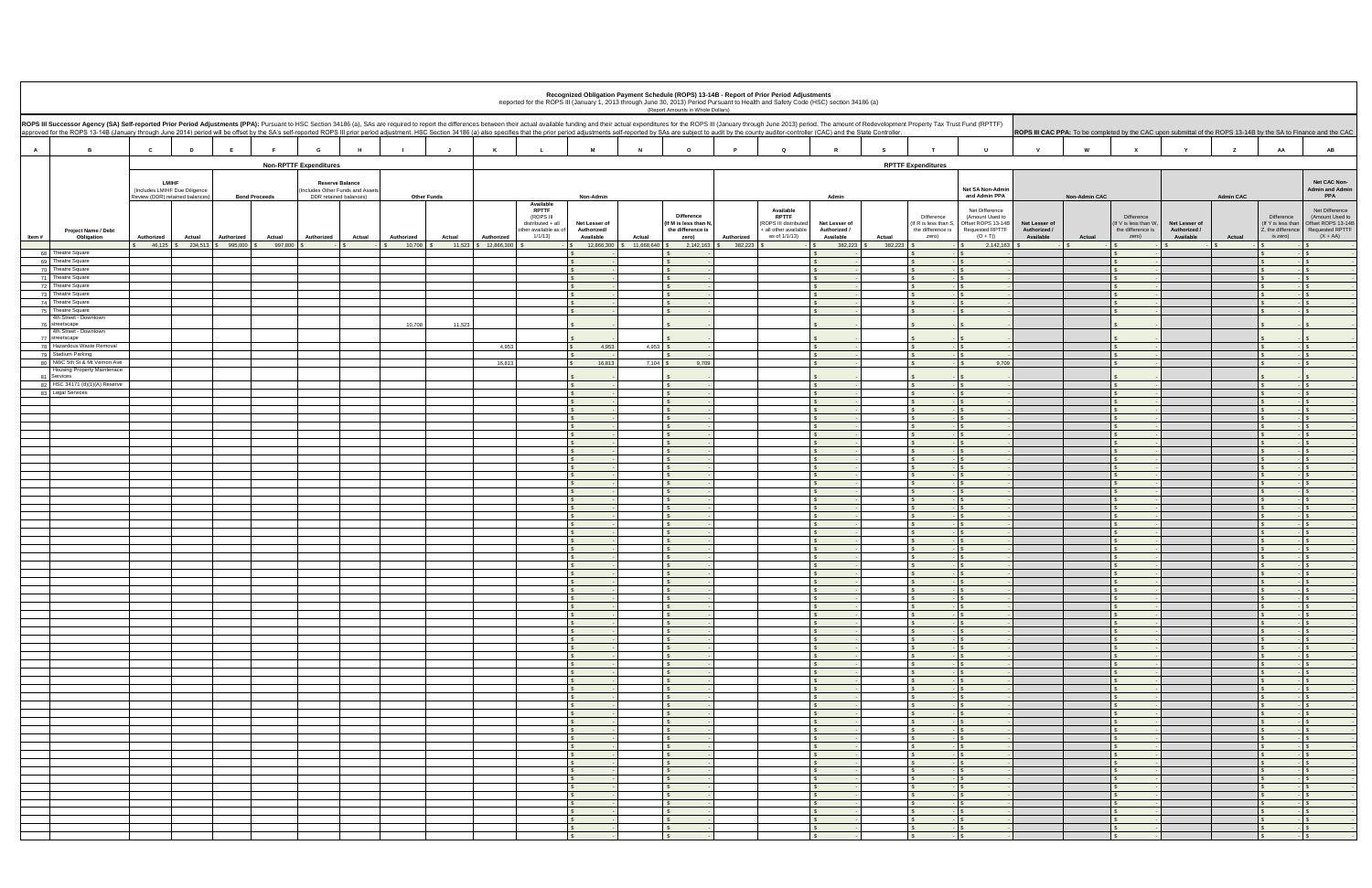|       | <b>Recognized Obligation Payment Schedule 13-14B - Notes</b><br>January 1, 2014 through June 30, 2014                                                             |
|-------|-------------------------------------------------------------------------------------------------------------------------------------------------------------------|
| Item# | <b>Notes/Comments</b>                                                                                                                                             |
|       | This EO number has been retired. The names and numbers entered on this line are only for the purpose of enabling ROPS 13-14B to be uploaded on the DOF            |
|       | 1 website. Therefore, the names and numbers on this line should be ignored.                                                                                       |
|       | This EO number has been retired. The names and numbers entered on this line are only for the purpose of enabling ROPS 13-14B to be uploaded on the DOF            |
|       | 2 website. Therefore, the names and numbers on this line should be ignored.                                                                                       |
| 3     | None                                                                                                                                                              |
|       | 4 None                                                                                                                                                            |
|       | This EO number has been retired. The names and numbers entered on this line are only for the purpose of enabling ROPS 13-14B to be uploaded on the DOF            |
| 5     | website. Therefore, the names and numbers on this line should be ignored.                                                                                         |
| 6     | None                                                                                                                                                              |
| 7     | None                                                                                                                                                              |
| 8     | None                                                                                                                                                              |
| 9     | None                                                                                                                                                              |
|       | 10 None<br>11 None                                                                                                                                                |
|       | 12 None                                                                                                                                                           |
|       | 13 None                                                                                                                                                           |
|       | 14 None                                                                                                                                                           |
|       | 15 None                                                                                                                                                           |
|       | 16 None                                                                                                                                                           |
| 17    | None                                                                                                                                                              |
| 18    | This enforceable obligation is a debt service guarantee that would only be called upon when available CDBG funds are insufficient.                                |
|       | 19 None                                                                                                                                                           |
|       | 20 None                                                                                                                                                           |
|       | This EO number has been retired. The names and numbers entered on this line are only for the purpose of enabling ROPS 13-14B to be uploaded on the DOF            |
|       | website. Therefore, the names and numbers on this line should be ignored.                                                                                         |
|       | 22 None                                                                                                                                                           |
|       | 23 None                                                                                                                                                           |
|       | 24 None                                                                                                                                                           |
|       | 25 None<br>This EO number has been retired. The names and numbers entered on this line are only for the purpose of enabling ROPS 13-14B to be uploaded on the DOF |
|       | 26 website. Therefore, the names and numbers on this line should be ignored.                                                                                      |
|       | This EO number has been retired. The names and numbers entered on this line or only for the purpose of enabling ROPS 13-14B to be uploaded on the DOF w           |
|       | Therefore, the names and numbers on this line should be ignored.                                                                                                  |
|       | 28 None                                                                                                                                                           |
|       | This EO number has been retired. The names and numbers entered on this line are only for the purpose of enabling ROPS 13-14B to be uploaded on the DOF            |
|       | 29 website. Therefore, the names and numbers on this line should be ignored.                                                                                      |
|       | 30 None                                                                                                                                                           |
|       | 31 None                                                                                                                                                           |
| 32    | Termination will occur upon settlement of all enforceable obligations; therefore, the termination date shown on the ROPS is an estimate only.                     |
| 33    | Termination will occur upon settlement; therefore, the termination date shown on the ROPS is an estimate only.                                                    |
| 34    | Termination will occur upon settlement; therefore, the termination date shown on the ROPS is an estimate only.                                                    |
|       | This EO number has been retired. The names and numbers entered on this line are only for the purpose of enabling ROPS 13-14B to be uploaded on the DOF            |

- website. Therefore, the names and numbers on this line should be ignored.
	- Termination will occur upon settlement; therefore, the termination date shown on the ROPS is an estimate only.
- website. Therefore, the names and numbers on this line should be ignored. This EO number has been retired. The names and numbers entered on this line are only for the purpose of enabling ROPS 13-14B to be uploaded on the DOF
- down the former redevelopment agency's affairs. Consistent with HSC § 34177.3(b), these enforceable obligations are for maintenance directly related to Successor Agency real property and are essential to winding

I on the DOF website.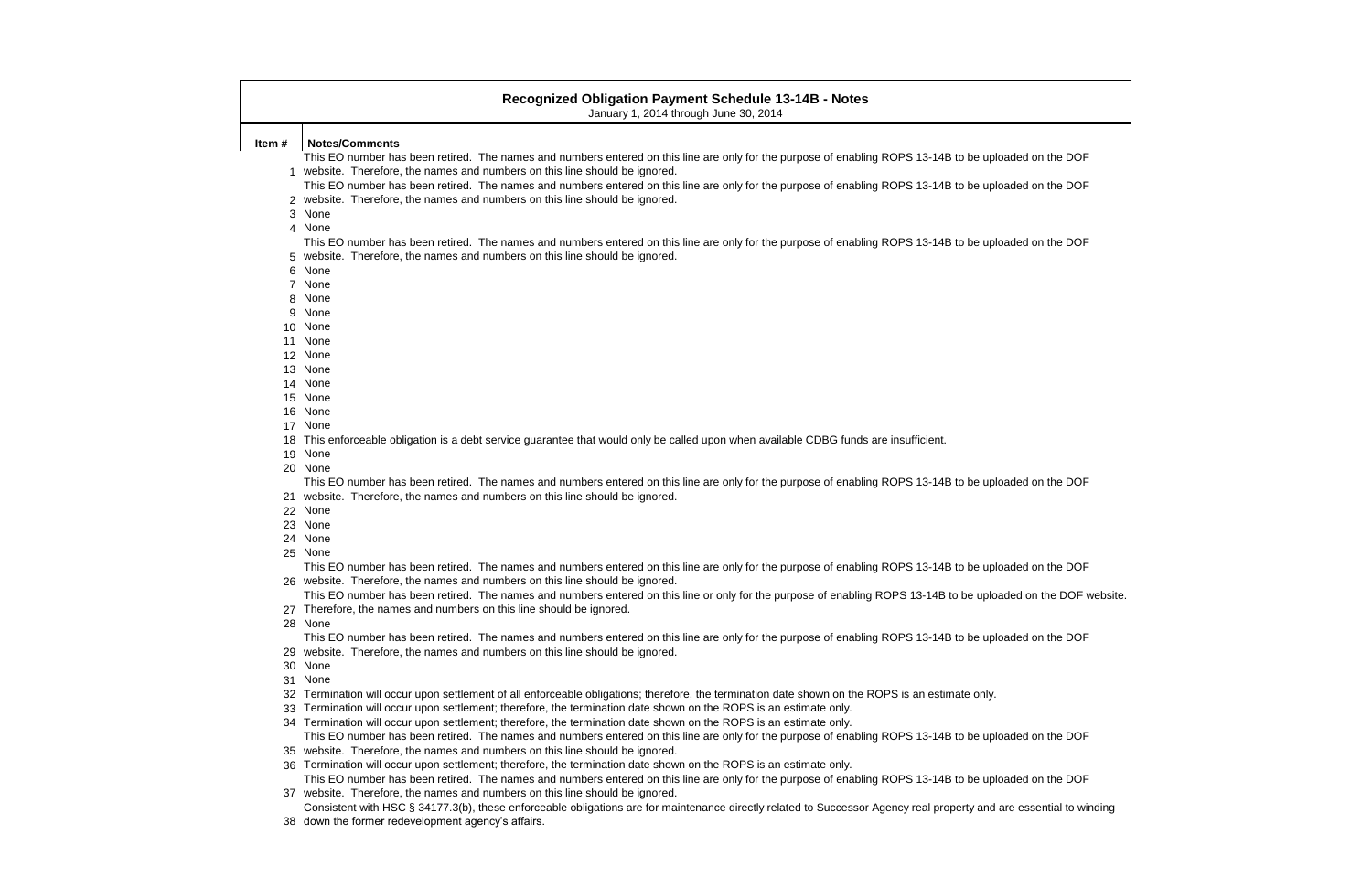|       | <b>Recognized Obligation Payment Schedule 13-14B - Notes</b><br>January 1, 2014 through June 30, 2014                                                                                                                                  |
|-------|----------------------------------------------------------------------------------------------------------------------------------------------------------------------------------------------------------------------------------------|
|       |                                                                                                                                                                                                                                        |
| Item# | <b>Notes/Comments</b>                                                                                                                                                                                                                  |
|       | This EO number has been retired. The names and numbers entered on this line are only for the purpose of enabling ROPS 13-14B to be uploaded on the DOF                                                                                 |
|       | 39 website. Therefore, the names and numbers on this line should be ignored.<br>40 None                                                                                                                                                |
|       | The Agency guaranteed a \$850,000 loan for the reader board for the auto center. The loan has been reduced by a payment of \$162,000. The potential liability has                                                                      |
|       | 41 been reduced to \$688,000. Termination will occur upon repayment of the loan; therefore, the termination date shown on the ROPS is an estimate only.                                                                                |
|       | This EO number has been retired. The names and numbers entered on this line are only for the purpose of enabling ROPS 13-14B to be uploaded on the DOF                                                                                 |
|       | 42 website. Therefore, the names and numbers on this line should be ignored.                                                                                                                                                           |
|       | This EO number has been retired. The names and numbers entered on this line are only for the purpose of enabling ROPS 13-14B to be uploaded on the DOF                                                                                 |
|       | 43 website. Therefore, the names and numbers on this line should be ignored.                                                                                                                                                           |
|       | This EO number has been retired. The names and numbers entered on this line are only for the purpose of enabling ROPS 13-14B to be uploaded on the DOF                                                                                 |
|       | 44 website. Therefore, the names and numbers on this line should be ignored.                                                                                                                                                           |
|       | This EO number has been retired. The names and numbers entered on this line are only for the purpose of enabling ROPS 13-14B to be uploaded on the DOF                                                                                 |
|       | 45 website. Therefore, the names and numbers on this line should be ignored.                                                                                                                                                           |
|       | This EO number has been retired. The names and numbers entered on this line are only for the purpose of enabling ROPS 13-14B to be uploaded on the DOF                                                                                 |
|       | 46 website. Therefore, the names and numbers on this line should be ignored.                                                                                                                                                           |
|       | This EO number has been retired. The names and numbers entered on this line are only for the purpose of enabling ROPS 13-14B to be uploaded on the DOF                                                                                 |
|       | 47 website. Therefore, the names and numbers on this line should be ignored.                                                                                                                                                           |
|       | This EO number has been retired. The names and numbers entered on this line are only for the purpose of enabling ROPS 13-14B to be uploaded on the DOF                                                                                 |
|       | 48 website. Therefore, the names and numbers on this line should be ignored.                                                                                                                                                           |
|       | This EO number has been retired. The names and numbers entered on this line are only for the purpose of enabling ROPS 13-14B to be uploaded on the DOF                                                                                 |
|       | 49 website. Therefore, the names and numbers on this line should be ignored.                                                                                                                                                           |
|       | This EO number has been retired. The names and numbers entered on this line are only for the purpose of enabling ROPS 13-14B to be uploaded on the DOF                                                                                 |
|       | 50 website. Therefore, the names and numbers on this line should be ignored.<br>This EO number has been retired. The names and numbers entered on this line are only for the purpose of enabling ROPS 13-14B to be uploaded on the DOF |
|       | 51 website. Therefore, the names and numbers on this line should be ignored.                                                                                                                                                           |
|       | This EO number has been retired. The names and numbers entered on this line are only for the purpose of enabling ROPS 13-14B to be uploaded on the DOF                                                                                 |
|       | 52 website. Therefore, the names and numbers on this line should be ignored.                                                                                                                                                           |
|       | This EO number has been retired. The names and numbers entered on this line are only for the purpose of enabling ROPS 13-14B to be uploaded on the DOF                                                                                 |
|       | 53 website. Therefore, the names and numbers on this line should be ignored.                                                                                                                                                           |
|       | This EO number has been retired. The names and numbers entered on this line are only for the purpose of enabling ROPS 13-14B to be uploaded on the DOF                                                                                 |
|       | 54 website. Therefore, the names and numbers on this line should be ignored.                                                                                                                                                           |
|       | This EO number has been retired. The names and numbers entered on this line are only for the purpose of enabling ROPS 13-14B to be uploaded on the DOF                                                                                 |
|       | 55 website. Therefore, the names and numbers on this line should be ignored.                                                                                                                                                           |
|       | This EO number has been retired. The names and numbers entered on this line are only for the purpose of enabling ROPS 13-14B to be uploaded on the DOF                                                                                 |
|       | 56 website. Therefore, the names and numbers on this line should be ignored.                                                                                                                                                           |
|       | This EO number has been retired. The names and numbers entered on this line are only for the purpose of enabling ROPS 13-14B to be uploaded on the DOF                                                                                 |
|       | 57 website. Therefore, the names and numbers on this line should be ignored.                                                                                                                                                           |
|       | This EO number has been retired. The names and numbers entered on this line are only for the purpose of enabling ROPS 13-14B to be uploaded on the DOF                                                                                 |
|       | 58 website. Therefore, the names and numbers on this line should be ignored.                                                                                                                                                           |
|       | This EO number has been retired. The names and numbers entered on this line are only for the purpose of enabling ROPS 13-14B to be uploaded on the DOF<br>59 website. Therefore, the names and numbers on this line should be ignored. |
|       | This EO number has been retired. The names and numbers entered on this line are only for the purpose of enabling ROPS 13-14B to be uploaded on the DOF                                                                                 |
|       | 60 website. Therefore, the names and numbers on this line should be ignored.                                                                                                                                                           |
|       | This EO number has been retired. The names and numbers entered on this line are only for the purpose of enabling ROPS 13-14B to be uploaded on the DOF                                                                                 |
|       | 61 website. Therefore, the names and numbers on this line should be ignored.                                                                                                                                                           |
|       | This EO number has been retired. The names and numbers entered on this line are only for the purpose of enabling ROPS 13-14B to be uploaded on the DOF                                                                                 |
|       | 62 website. Therefore, the names and numbers on this line should be ignored.                                                                                                                                                           |
|       | This EO number has been retired. The names and numbers entered on this line are only for the purpose of enabling ROPS 13-14B to be uploaded on the DOF                                                                                 |

63 website. Therefore, the names and numbers on this line should be ignored.

otential liability has ded on the DOF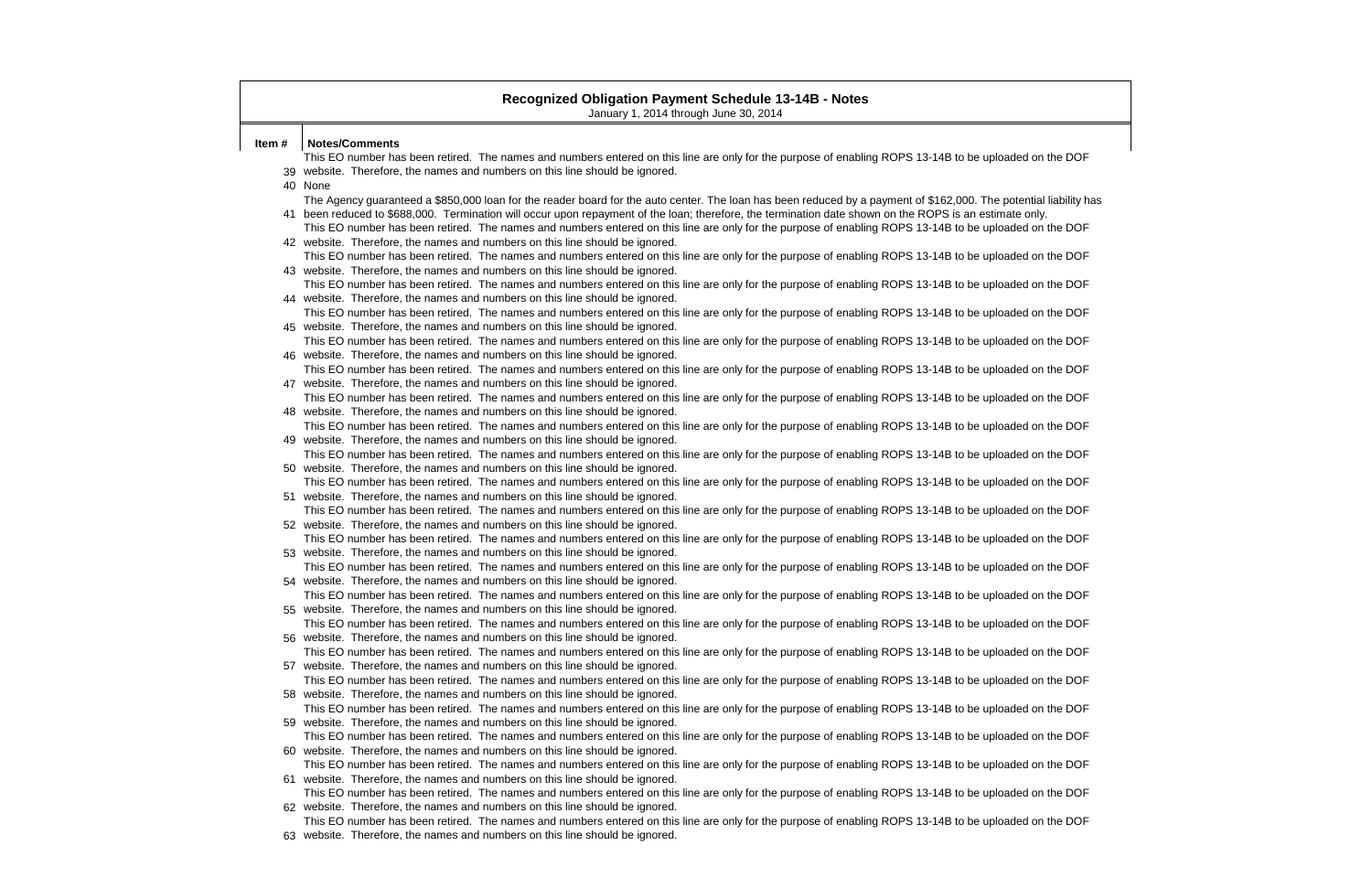|       | <b>Recognized Obligation Payment Schedule 13-14B - Notes</b><br>January 1, 2014 through June 30, 2014                                                                                                                                  |
|-------|----------------------------------------------------------------------------------------------------------------------------------------------------------------------------------------------------------------------------------------|
| Item# | <b>Notes/Comments</b>                                                                                                                                                                                                                  |
|       | This EO number has been retired. The names and numbers entered on this line are only for the purpose of enabling ROPS 13-14B to be uploaded on the DOF                                                                                 |
|       | 64 website. Therefore, the names and numbers on this line should be ignored.                                                                                                                                                           |
|       | This EO number has been retired. The names and numbers entered on this line are only for the purpose of enabling ROPS 13-14B to be uploaded on the DOF                                                                                 |
|       | 65 website. Therefore, the names and numbers on this line should be ignored.                                                                                                                                                           |
|       | This EO number has been retired. The names and numbers entered on this line are only for the purpose of enabling ROPS 13-14B to be uploaded on the DOF                                                                                 |
|       | 66 website. Therefore, the names and numbers on this line should be ignored.                                                                                                                                                           |
|       | This EO number has been retired. The names and numbers entered on this line are only for the purpose of enabling ROPS 13-14B to be uploaded on the DOF                                                                                 |
|       | 67 website. Therefore, the names and numbers on this line should be ignored.                                                                                                                                                           |
|       | This EO number has been retired. The names and numbers entered on this line are only for the purpose of enabling ROPS 13-14B to be uploaded on the DOF                                                                                 |
|       | 68 website. Therefore, the names and numbers on this line should be ignored.                                                                                                                                                           |
|       | This EO number has been retired. The names and numbers entered on this line are only for the purpose of enabling ROPS 13-14B to be uploaded on the DOF                                                                                 |
|       | 69 website. Therefore, the names and numbers on this line should be ignored.                                                                                                                                                           |
|       | This EO number has been retired. The names and numbers entered on this line are only for the purpose of enabling ROPS 13-14B to be uploaded on the DOF                                                                                 |
|       | 70 website. Therefore, the names and numbers on this line should be ignored.                                                                                                                                                           |
|       | This EO number has been retired. The names and numbers entered on this line are only for the purpose of enabling ROPS 13-14B to be uploaded on the DOF                                                                                 |
|       | 71 website. Therefore, the names and numbers on this line should be ignored.                                                                                                                                                           |
|       | This EO number has been retired. The names and numbers entered on this line are only for the purpose of enabling ROPS 13-14B to be uploaded on the DOF                                                                                 |
|       | 72 website. Therefore, the names and numbers on this line should be ignored.                                                                                                                                                           |
|       | This EO number has been retired. The names and numbers entered on this line are only for the purpose of enabling ROPS 13-14B to be uploaded on the DOF                                                                                 |
|       | 73 website. Therefore, the names and numbers on this line should be ignored.                                                                                                                                                           |
|       | This EO number has been retired. The names and numbers entered on this line are only for the purpose of enabling ROPS 13-14B to be uploaded on the DOF                                                                                 |
|       | 74 website. Therefore, the names and numbers on this line should be ignored.                                                                                                                                                           |
|       | This EO number has been retired. The names and numbers entered on this line are only for the purpose of enabling ROPS 13-14B to be uploaded on the DOF                                                                                 |
|       | 75 website. Therefore, the names and numbers on this line should be ignored.                                                                                                                                                           |
|       | This EO number has been retired. The names and numbers entered on this line are only for the purpose of enabling ROPS 13-14B to be uploaded on the DOF                                                                                 |
|       | 76 website. Therefore, the names and numbers on this line should be ignored.                                                                                                                                                           |
|       | This EO number has been retired. The names and numbers entered on this line are only for the purpose of enabling ROPS 13-14B to be uploaded on the DOF                                                                                 |
|       | 77 website. Therefore, the names and numbers on this line should be ignored.                                                                                                                                                           |
|       | This EO number has been retired. The names and numbers entered on this line are only for the purpose of enabling ROPS 13-14B to be uploaded on the DOF                                                                                 |
|       | 78 website. Therefore, the names and numbers on this line should be ignored.                                                                                                                                                           |
|       | This EO number has been retired. The names and numbers entered on this line are only for the purpose of enabling ROPS 13-14B to be uploaded on the DOF<br>79 website. Therefore, the names and numbers on this line should be ignored. |
|       | This EO number has been retired. The names and numbers entered on this line are only for the purpose of enabling ROPS 13-14B to be uploaded on the DOF                                                                                 |
|       | 80 website. Therefore, the names and numbers on this line should be ignored.                                                                                                                                                           |
|       | This EO number has been retired. The names and numbers entered on this line are only for the purpose of enabling ROPS 13-14B to be uploaded on the DOF                                                                                 |
|       | 81 website. Therefore, the names and numbers on this line should be ignored.                                                                                                                                                           |
|       | Replenishment of DSR Draws for the following Bonds: 1998A TABs (Line Item #3), 1998B TABs (Line Item #4), 2002 TABs (Line Item #7); 2005A TABs (Line Item tem                                                                          |
|       | #8); 2005B TABs (Line Item #9); 2010A Recovery Zone Bonds (Line Item #10); and 2010B TABs (Line Item #11). Termination will occur upon replenishment of the                                                                            |
|       | 82 DSRFs; therefore, the termination date shown on the ROPS is an estimate only.                                                                                                                                                       |
|       | This EO number has been retired. The names and numbers entered on this line are only for the purpose of enabling ROPS 13-14B to be uploaded on the DOF                                                                                 |
|       | 83 website. Therefore, the names and numbers on this line should be ignored.                                                                                                                                                           |
|       | 84 Inadvertently left off prior ROPS (contributed to DSRF Draws)                                                                                                                                                                       |
|       | Eligibility for such repayments under the HSC to be determined by DOF. Termination will occur upon full payment; therefore, the termination date shown on the ROF                                                                      |
|       | 85 is an estimate only.                                                                                                                                                                                                                |
|       | 86 Termination will occur upon full payment; therefore, the termination date shown on the ROPS is an estimate only.                                                                                                                    |
|       | These past due property taxes relate to the Carousel Mall site. This property was acquired pursuant to an RDA initiated foreclosure on the prior owner due to its failured                                                             |
|       | to make payments on its purchase money note. Termination will occur upon full payment of property taxes; therefore, the termination date shown on the ROPS is an                                                                       |

87 estimate only.

te shown on the ROPS

owner due to its failure on the ROPS is an